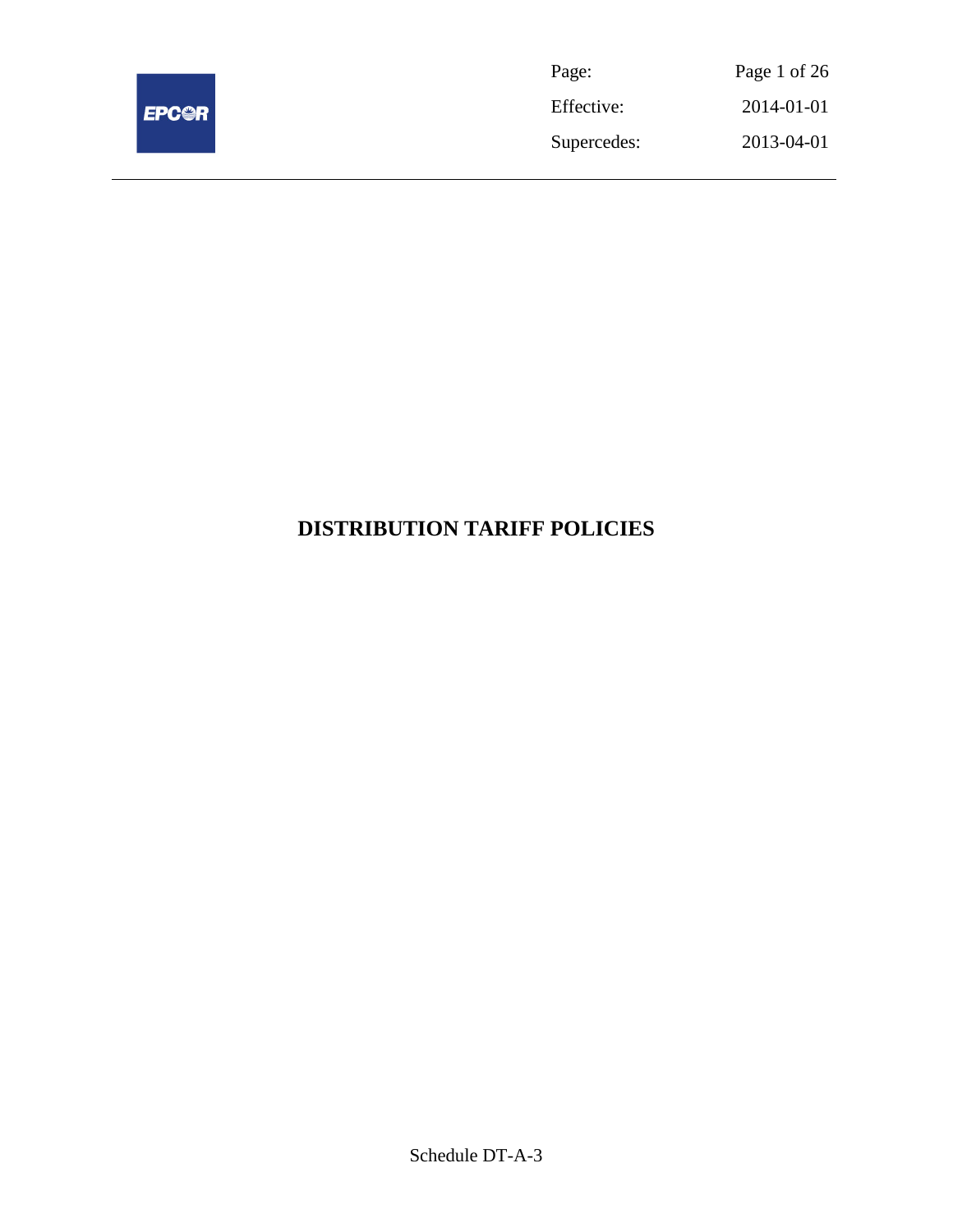|              | Page:       | Page 2 of 26 |
|--------------|-------------|--------------|
| <b>EPC@R</b> | Effective:  | 2014-01-01   |
|              | Supercedes: | 2013-04-01   |

# **TABLE OF CONTENTS**

| <b>SCHEDULE A: - DISTRIBUTION ACCESS SERVICE TARIFF TREATMENT OF</b>     |  |
|--------------------------------------------------------------------------|--|
|                                                                          |  |
| <b>SCHEDULE B: - TRANSMISSION ACCESS TARIFF TREATMENT OF STANDBY</b>     |  |
|                                                                          |  |
| <b>SCHEDULE C: - APPLICABILITY OF EXISTING SITE DEMAND RATCHETS TO</b>   |  |
|                                                                          |  |
| SCHEDULE D: - TOTALIZATION OF TRANSMISSION DEMAND POLICY 17              |  |
|                                                                          |  |
| <b>SCHEDULE F: - ALLOCATION OF SHARED FEEDER COSTS FOR SITE SPECIFIC</b> |  |
|                                                                          |  |
| SCHEDULE G: - REQUEST UNDER SECTION 101(2) OF THE ACT POLICY 25          |  |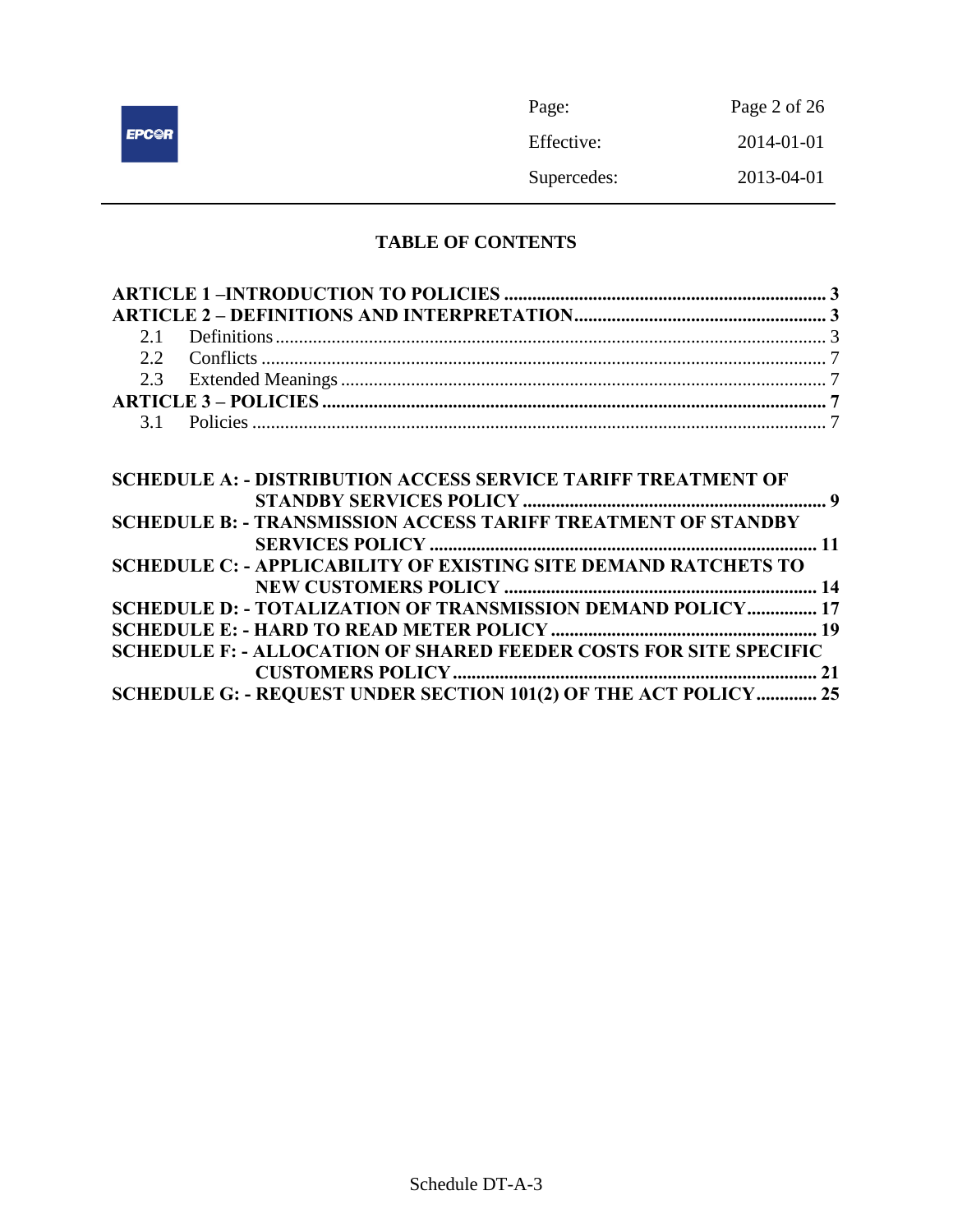|              | Page:       | Page 3 of 26 |
|--------------|-------------|--------------|
| <b>EPC@R</b> | Effective:  | 2014-01-01   |
|              | Supercedes: | 2013-04-01   |

# <span id="page-2-0"></span>**ARTICLE 1 –INTRODUCTION TO POLICIES**

These Policies, as approved by the Alberta Utilities Commission (the "Commission"), form part of the Distribution Tariff of EPCOR Distribution & Transmission Inc. ("EDTI") and are established pursuant to section 102 of the *Electric Utilities Act 2003*, c. E-5.1. The Distribution Tariff is available for public inspection during normal business hours at the business offices of EDTI and can be accessed on EDTI's web site at:

<http://www.epcor.com/power/rates-tariffs/Pages/access.aspx>

These Policies apply, as applicable, to the implementation of the Rate Schedules, the Terms and Conditions for Distribution Service Connections and the Terms and Conditions for Distribution Access Service.

The service provided by EDTI under the Distribution Tariff is regulated by the Board and parties having any inquiries or complaints regarding these Polices may direct such inquiries or complaints directly to EDTI or to the Commission.

No agreement can provide for the waiver or alteration of any part of these Policies unless such agreement is first filed with and approved by the Commission. Whenever the Commission approves an amendment to these Policies, such amendment, including its effective date, will be posted on EDTI's website at:

<http://www.epcor.com/power/rates-tariffs/Pages/access.aspx>

# <span id="page-2-1"></span>**ARTICLE 2 – DEFINITIONS AND INTERPRETATION**

### <span id="page-2-2"></span>**2.1 Definitions**

The following words and phrases, whenever used in these Policies, shall have the meanings set forth below:

"**Act**" means the *Electric Utilities Act*, S.A. 2003, c. E-5.1, as re-enacted, amended or replaced from time to time;

"**Ancillary Services**" has the meaning attributed to it in the Act;

"**Board**" or "**EUB**" means the Alberta Energy and Utilities Board established under the *Alberta Energy and Utilities Board Act*, R.S.A., 2000, c. A-17, as re-enacted, amended or replaced from time to time;

"**Business Day**" means a business day is any day other than Saturday, Sunday or a holiday as defined in the *Interpretation Act*, R.S.A. 2000, c. I-8, as re-enacted, amended or replaced from time to time*;*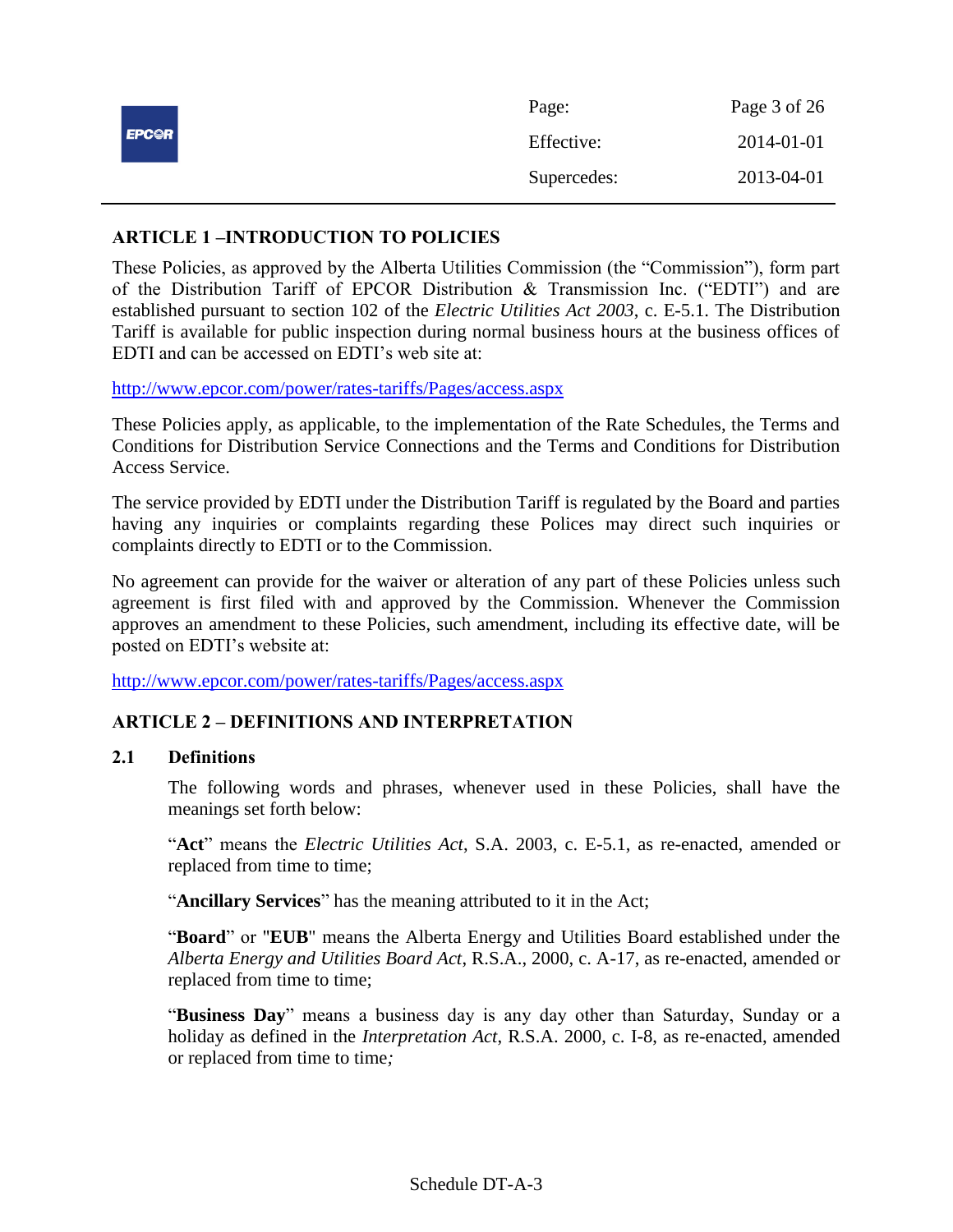|              | Page:       | Page 4 of 26 |
|--------------|-------------|--------------|
| <b>EPC@R</b> | Effective:  | 2014-01-01   |
|              | Supercedes: | 2013-04-01   |

"**Commercial Operation**" means the date upon which a load or Generating Unit begins to operate on EDTI's distribution system in a manner which is acceptable to EDTI and which is expected to be normal for it to so operate, after Energization and Commissioning.

"**Commission**" or "**AUC**" means the Alberta Utilities Commission, formerly the Alberta Energy and Utilities Board, established under the *Alberta Utilities Commission Act*, R.S.A., 2007, c. A-37.2, as re-enacted, amended or replaced from time to time;

"**Commissioning**" means those limited activities (as approved in advance by EDTI and subject to written agreement) conducted after interconnection which are required to ensure that a facility can satisfactorily enter Commercial Operation and that a facility meets EDTI's requirements. Such written agreement will not extend beyond a three month period or a mutually agreed to commissioning period.

"**Contracted Minimum Demand**" means the minimum Demand in kW or kVA specified in the Electric Service Agreement;

"**Customer**" means a person purchasing electricity for that person's own use from a Retailer;

"**De-energization**" has the meaning attributed to it in the Settlement System Code and "**De-energized**" and "**De-energize**" have correlative meanings;

"**Default Supplier**" means a Retailer appointed by EDTI pursuant to section 3 of the RRR Regulation;

"**Distribution Access Service**" has the meaning given to it in the Act;

"**Distribution Access Service Tariff**" means DT - Schedule 1, entitled "Distribution Access Service Tariff" forming part of the Rate Schedules.

"**Distribution Services Agreement**" means an agreement between EDTI and a Retailer for the provision of the applicable Distribution Access Service;

"**Distribution Tariff**" means a distribution tariff prepared by EDTI and approved by the Commission in accordance with section 102 of the Act, which consists of the Rate Schedules, the Terms and Conditions for Distribution Access Service, the Terms and Conditions for Distribution Connection Services and these Policies;

"**Distribution Tariff Services**" means all services provided by EDTI under the Distribution Tariff;

"**EDTI**" or "**EPCOR Distribution & Transmission**" means EPCOR Distribution & Transmission Inc., and for certainty includes its predecessor in interest by amalgamation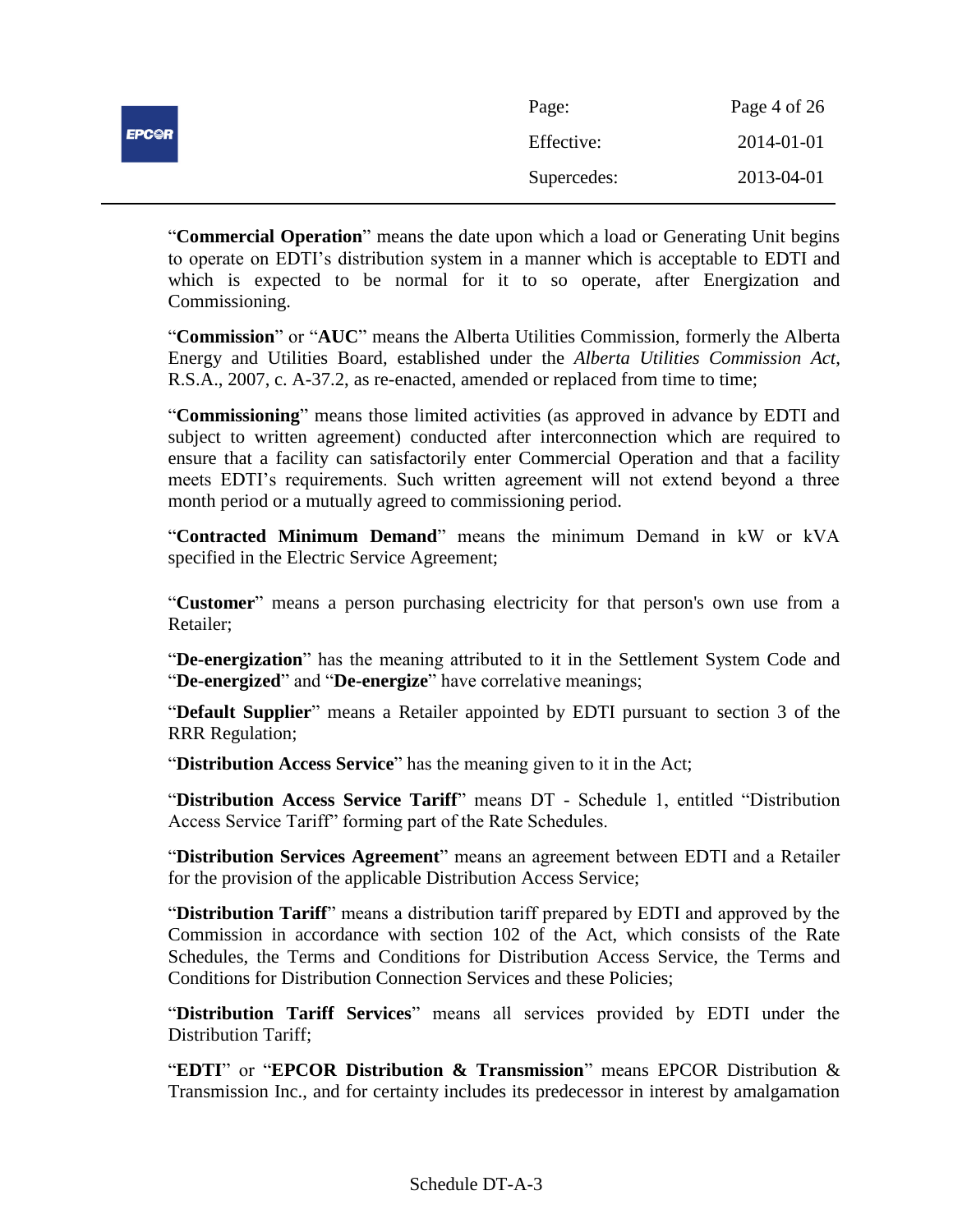|              | Page:       | Page 5 of 26 |
|--------------|-------------|--------------|
| <b>EPCOR</b> | Effective:  | 2014-01-01   |
|              | Supercedes: | 2013-04-01   |

EPCOR Distribution Inc.;

"**Electric Service Agreement**" means an agreement between EDTI and a Customer for the provision of Distribution Access Service in relation to a Service Connection;

"**Electricity Services**" means the services associated with the provision of electricity to a person, including the exchange of electric energy, making financial arrangements to manage financial risk associated with the pool price, Distribution Access Service, system access service, ancillary services, billing, metering, performing load settlement and any other services specified in regulations made under the Act;

"**Emergency**" means, as declared by the ISO System Controller, either: any abnormal system condition which requires immediate manual or automatic action to prevent abnormal system frequency deviation, abnormal voltage levels, equipment damage, or tripping of system elements which might result in cascading effects; or a state in which the Interconnected Electric System lacks sufficient System Support Services.

"**Energy**" means electric energy (normally expressed in kiloWatt hours (kWh) or kilo watt(kW));

"**Energization**" has the meaning attributed to it in the Settlement System Code

"**Facilities**" means physical plant (including, without limitation, distribution lines, transformers, meters, equipment, machinery and other electrical apparatus) on EDTI's side of the Point of Service interconnection excluding transmission facilities;

"**Final Settlement**" means final settlement under the Settlement System Code**;**

"**Force Majeure**" means: acts of God; strikes; lockouts or other industrial disturbances; vandalism; wars; riots; epidemics; landslides; lightning; earthquakes; explosions; fires; storms; intervention of federal, provincial, or local government (or from any of their agencies or boards); the order or direction of any court; inability to obtain, interruption, suspension, curtailment or other diminution of, supply of materials, utilities, or services from any supplier (including, without limitation, transmission facility owners, System Support Service providers or the ISO) and any other causes, whether of the kind herein enumerated or otherwise, not within the control of EDTI and which by the exercise of due diligence EDTI is unable to prevent or overcome.

"**Independent System Operator**" or "**ISO**" means the corporation established by section 7 of the Act;

"**Interconnected Electric System**" means all transmission facilities and electric distribution systems in Alberta that are interconnected;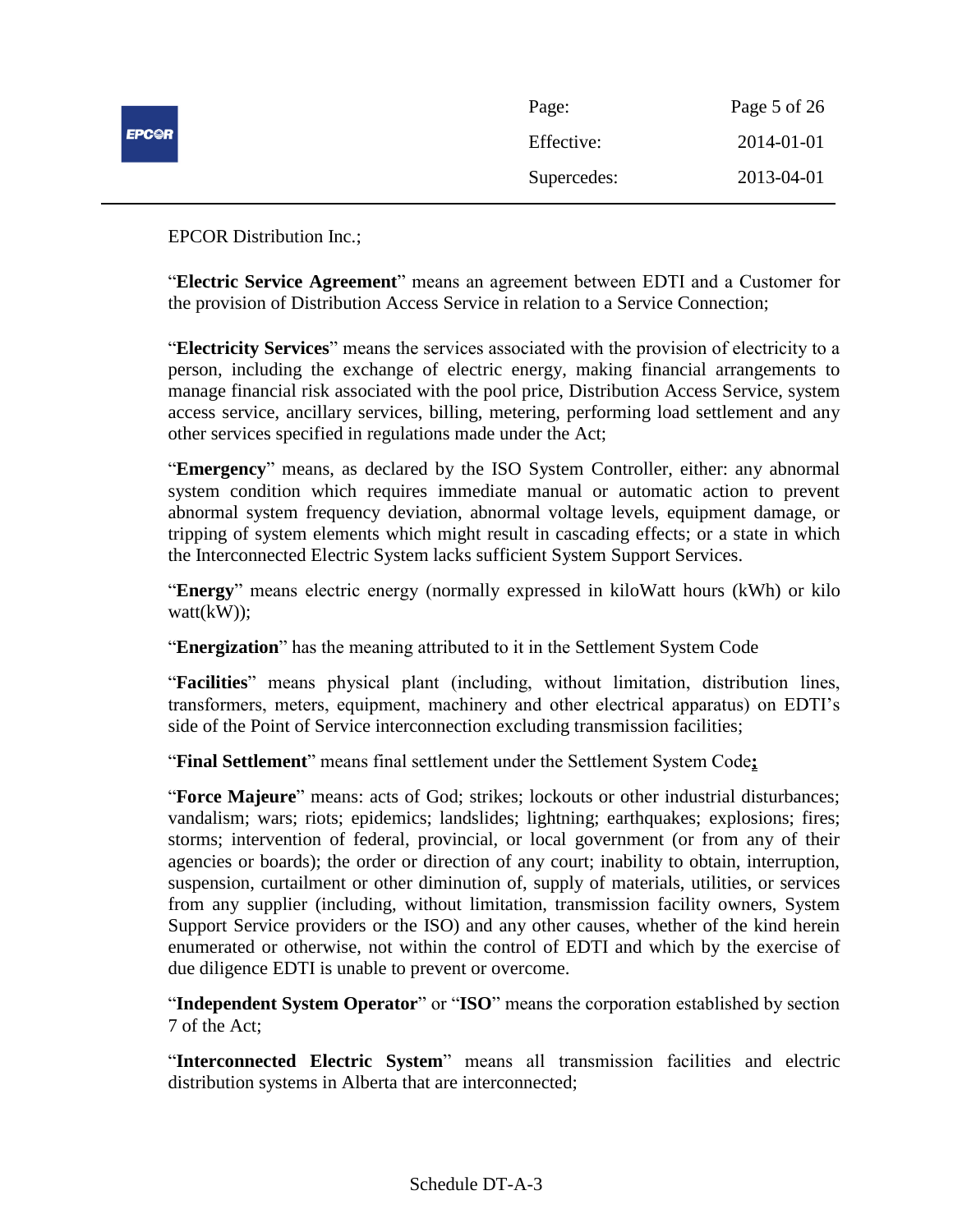|              | Page:       | Page 6 of 26 |
|--------------|-------------|--------------|
| <b>EPC@R</b> | Effective:  | 2014-01-01   |
|              | Supercedes: | 2013-04-01   |

"**Load**" means energy consumed by Customers together with allocated losses and unaccounted for energy;

"**Load Settlement**" means "load settlement" as defined in the Act;

"**Minimum Charge**" means the higher of the rate minimum and the rate applied to the Contracted Minimum Demand;

"**MVA**" means megavolt-ampere or megavolt-amperes;

"**Point of Delivery**" or "**POD**" means the point at which electrical energy is transferred from a transmission facility owner's Transmission Facility to a distribution system and where the electric energy so transferred is measured;

"**Rate Schedules**" means the Distribution Access Service Tariff and the Transmission System Access Service Tariff, which set out charges for Distribution Tariff Services;

"**Regulated Rate Tariff**" means a regulated rate tariff for the provision of Electricity Services to eligible customers prepared by EDTI, or a person with whom EDTI makes arrangements to do so, pursuant to section 102 of the Act;

"**Regulations**" means regulations made under the Act;

"**Retailer**" means a person who sells or provides Electricity Services directly to Customers and carries out the functions and duties of a "retailer" under the Act, and includes a Default Supplier, the person with whom EDTI has made arrangements to provide the Regulated Rate Tariff to eligible customers, and Self-Retailers;

"**Self-Retailer**" means a person carrying out Retailer functions to obtain electricity services solely for its own use;

"**Service Connection**" means the Facilities required to physically connect the Customer's facilities to EDTI's electric distribution system to permit the Customer to obtain Distribution Access Service;

"**Settlement System Code**" means the rules respecting Load Settlement approved by the AUC and set out in Rule 021;

"**Site**" means a unique end-use Point of Service, being the finest level at which Load Settlement recognizes Retailer assignments, and receives consumption data;

"**Standby Site**" means a Site, associated with a main Site, that is constructed for redundancy and is designated as a "Standby Site" by EDTI;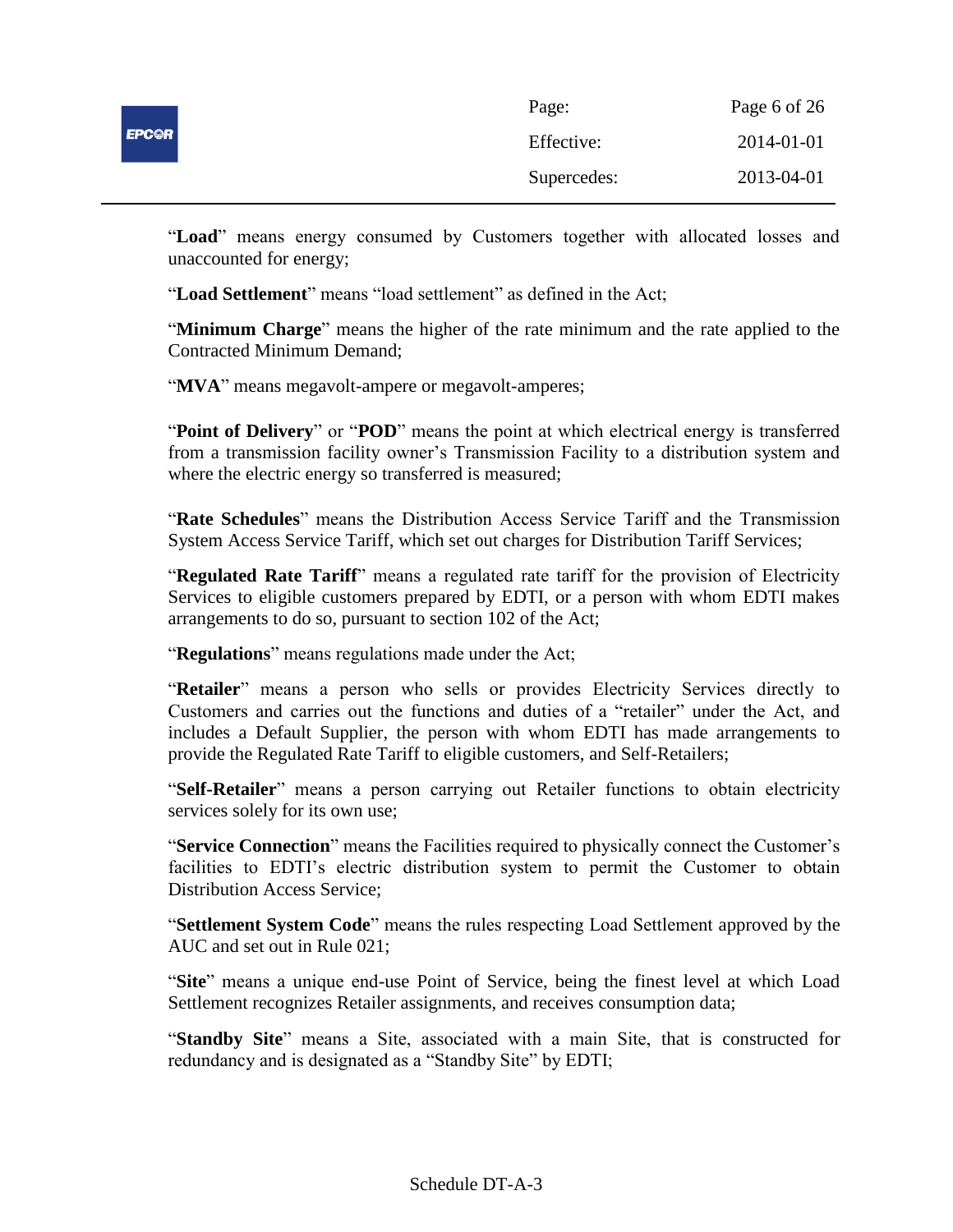|              | Page:       | Page 7 of 26 |
|--------------|-------------|--------------|
| <b>EPCOR</b> | Effective:  | 2014-01-01   |
|              | Supercedes: | 2013-04-01   |

"**Transmission System Access Tariff**" means DT - Schedule 2, entitled "Transmission System Access Tariff" forming part of the Rate Schedules.

Words and phrases that used in these Policies that given meaning in another part of the Distribution Tariff and are not otherwise defined in these Policies shall have the meanings given to those words and phrases in that other part of the Distribution Tariff.

# <span id="page-6-0"></span>**2.2 Conflicts**

If there is any conflict between a provision expressly set out in an order of the Commission and these Policies, the order of the Commission shall govern.

If there is any conflict between a provision in these Policies, as may be amended from time to time, and a provision in the Terms and Conditions for Distribution Service Connections or the Terms and Conditions for Distribution Access Service, the provision in the Terms and Conditions for Distribution Service Connections or the Terms and Conditions for Distribution Access Service, as applicable, shall govern.

If there is any conflict between a provision in these Policies, as may be amended from time to time, and a provision in a Distribution Services Agreement or any other existing or future agreement between EDTI and a Retailer relating to Distribution Tariff Services, the provision in these Policies shall govern.

## <span id="page-6-1"></span>**2.3 Extended Meanings**

In these Policies, words importing the singular number only shall include the plural and vice versa, words importing the masculine gender shall include the feminine and neutral genders and vice versa. Words importing a person shall include person, firm, partnership, corporation, organization or association (including, without limitation, individual members of any unincorporated entity).

### <span id="page-6-2"></span>**ARTICLE 3 – POLICIES**

### <span id="page-6-3"></span>**3.1 Policies**

The Policies consist of the following:

- a) the Distribution Access Service Tariff Treatment of Standby Services Policy attached as Schedule "A";
- b) the Transmission System Access Tariff Treatment of Standby Services Policy attached as Schedule "B";
- c) the Applicability of Existing Site Demand Ratchets to New Customers Policy attached as Schedule "C";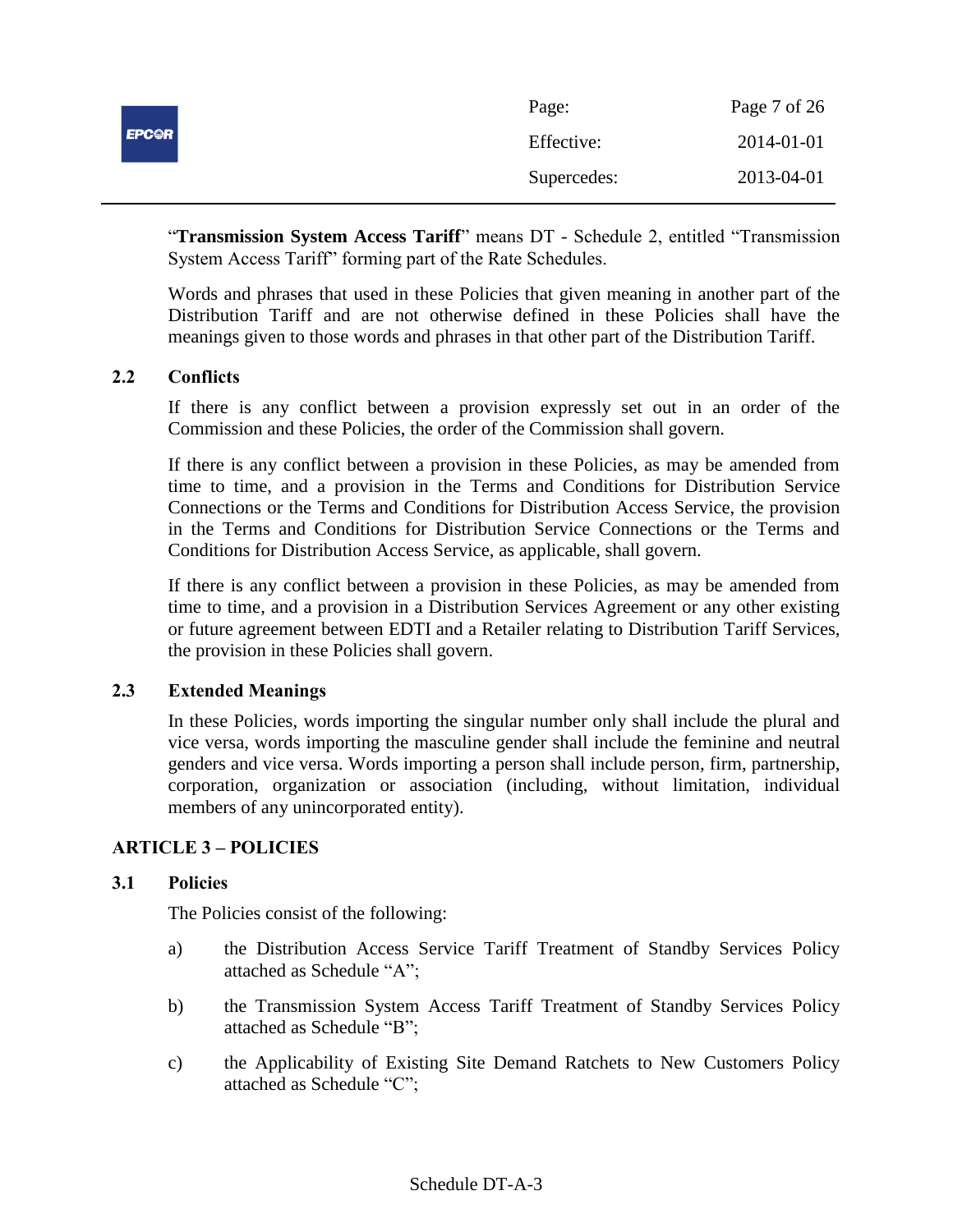|              | Page:       | Page 8 of 26 |
|--------------|-------------|--------------|
| <b>EPC@R</b> | Effective:  | 2014-01-01   |
|              | Supercedes: | 2013-04-01   |

- d) the Totalization of Transmission Demand Policy attached as Schedule "D"; and
- e) the Hard to Read Meter Policy attached as Schedule "E"
- f) the Determination of Charges for Site Specific Customers Served by Shared Feeders Policy attached as Schedule "F"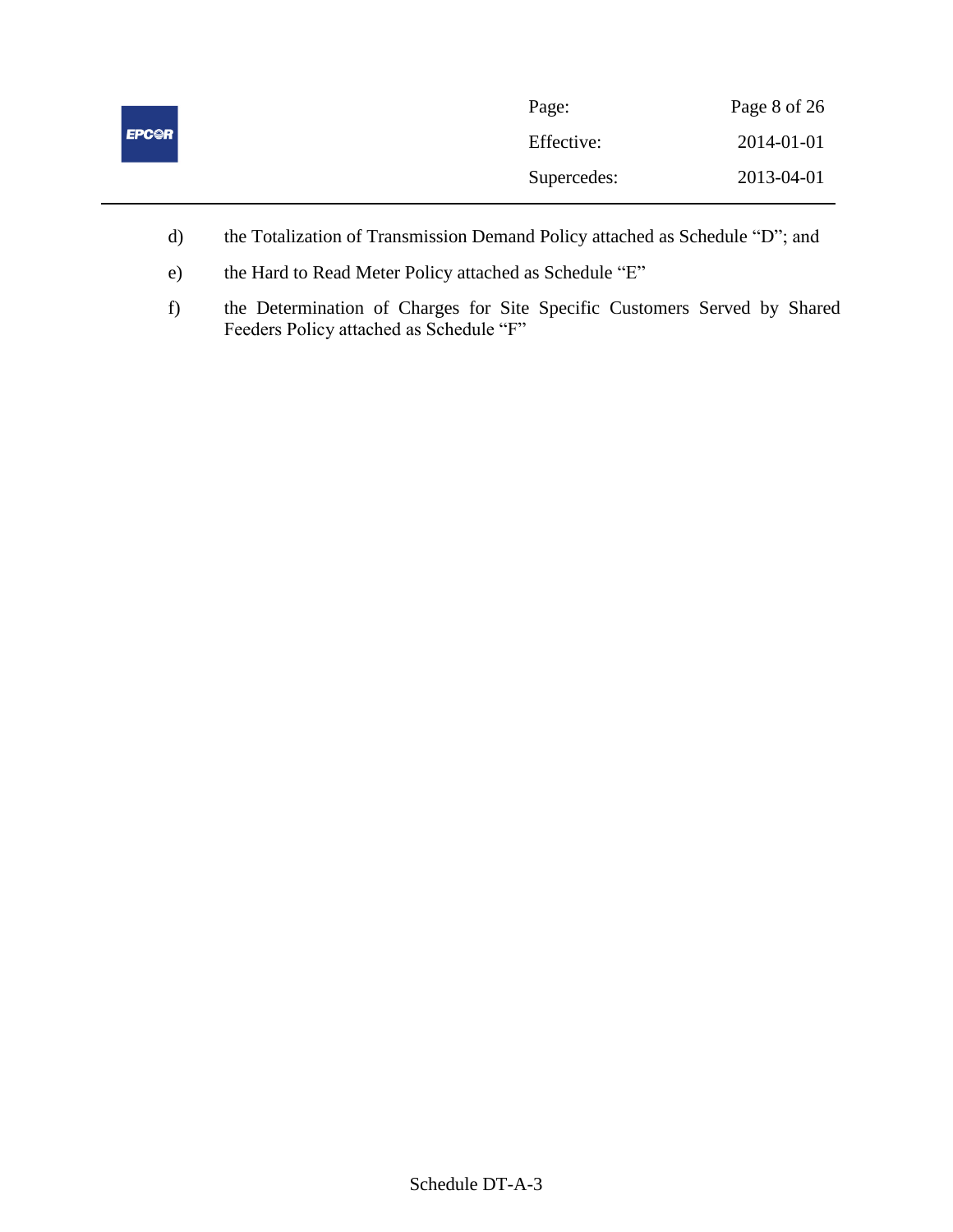

# <span id="page-8-0"></span>**SCHEDULE A: - DISTRIBUTION ACCESS SERVICE TARIFF TREATMENT OF STANDBY SERVICES POLICY**

### **Introduction:**

This Policy sets out EDTI's policy in relation to the treatment under its Distribution Access Service Tariff of services provided for Standby Sites

### **Other Related Policies:**

Transmission System Access Tariff Treatment of Standby Services Policy.

### **Rate Classes Affected:**

This Bulletin is applicable to sites designated as Standby Sites belonging in the following Distribution Access rate classes:

- Commercial/Industrial Service 150 to < 5,000 kVA
- Primary Commercial/Industrial Service 150 to < 5,000 kVA

- 1. This Policy deals with the application of EDTI's Distribution Access Service Tariff to services provided to Standby Sites.
- 2. EDTI's Distribution Access Service Tariff is applied at the Site level.
- 3. Standby Sites are designed to be used infrequently, during periods when the associated main Site is down for maintenance or is otherwise unavailable. When properly used in this manner, the load on the Standby Site(s) will exhibit absolute diversity relative to the main Site (i.e. the main Site and Standby Site(s) will not be simultaneously loaded). The Standby Site will then qualify to have its Demand Charges waived.
- 4. In cases where EDTI requires that a Customer with a Standby Site switch Load to the Standby Site, EDTI will waive the Demand Charges on that site.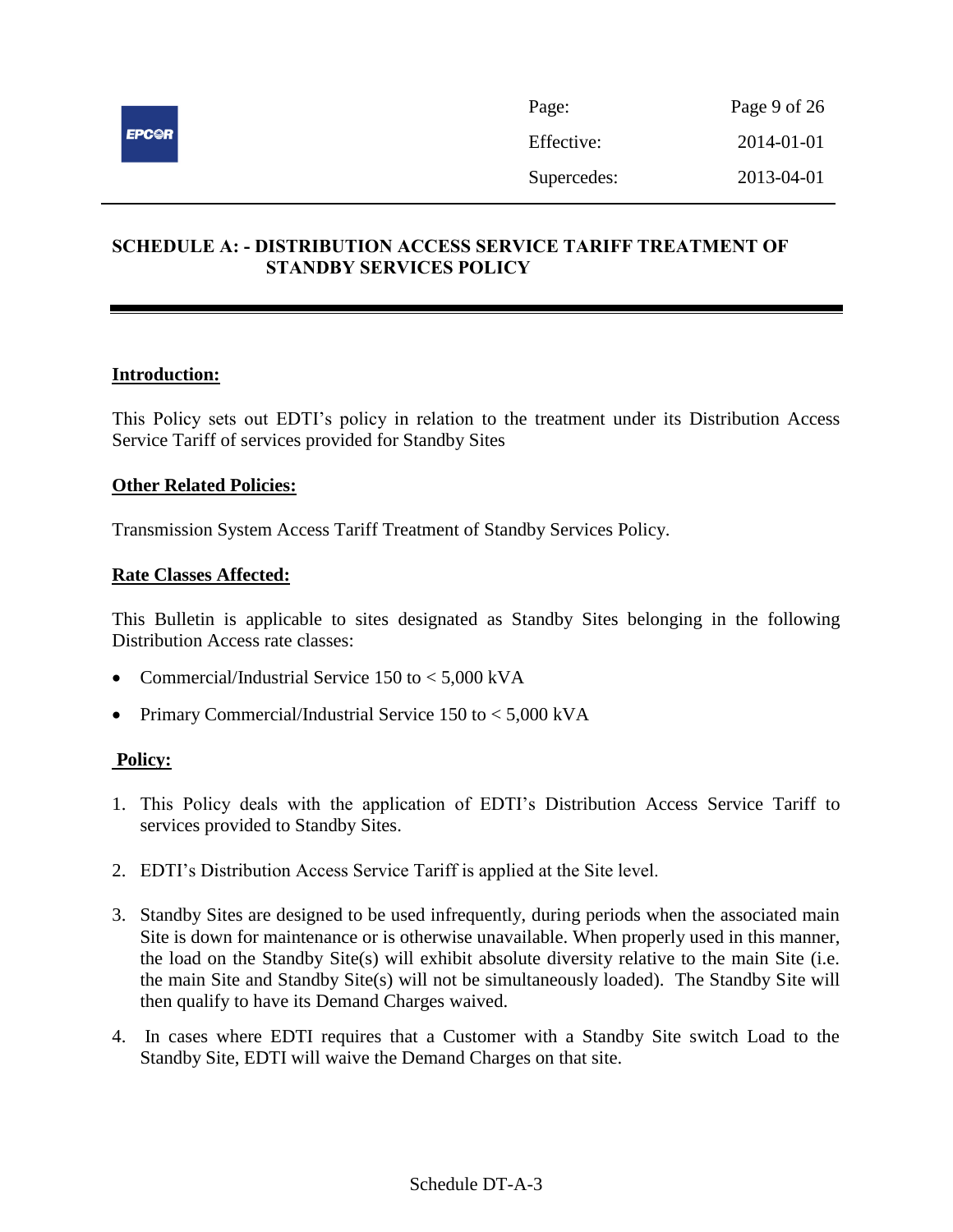|              | Page:       | Page 10 of 26 |
|--------------|-------------|---------------|
| <b>EPC@R</b> | Effective:  | 2014-01-01    |
|              | Supercedes: | 2013-04-01    |

5. Standby Sites must not to be used for peak avoidance or Load splitting purposes (e.g. the peak demand registered on a Standby Site or the coincident sum of the peak demand registered on a main Site and the associated Standby Site(s) must not exceed the previously established peak on the main Site). Such misuse of the Standby Site will result in a penalty charge for each incidence of misuse determined as follows:

Penalty Charge  $= $10 \times (KW)$  Standby site peak demand  $-KW$  Main site billing demand)

6. The following flow chart illustrates the Distribution Access Service Tariff treatment for Standby Sites:



- 7. For tariff administration purposes, all Standby Sites are initially assumed to have achieved absolute load diversity and will receive the Demand Charge waiver. The waiver will only be revoked if EDTI subsequently determines that the Standby Site did not qualify for the waiver.
- 8. EDTI will conduct periodic reviews on Standby Sites to verify that they are not being misused. EDTI's determination shall be final.
- 9. EDTI will not make any further adjustments to the waiver of Demand Charges after the Final Settlement date.
- 10. This Policy will take effect on January 1, 2014 and will supersede and replace the previous policy applicable to the treatment of services for Standby Sites under EDTI's Distribution Access Service Tariff.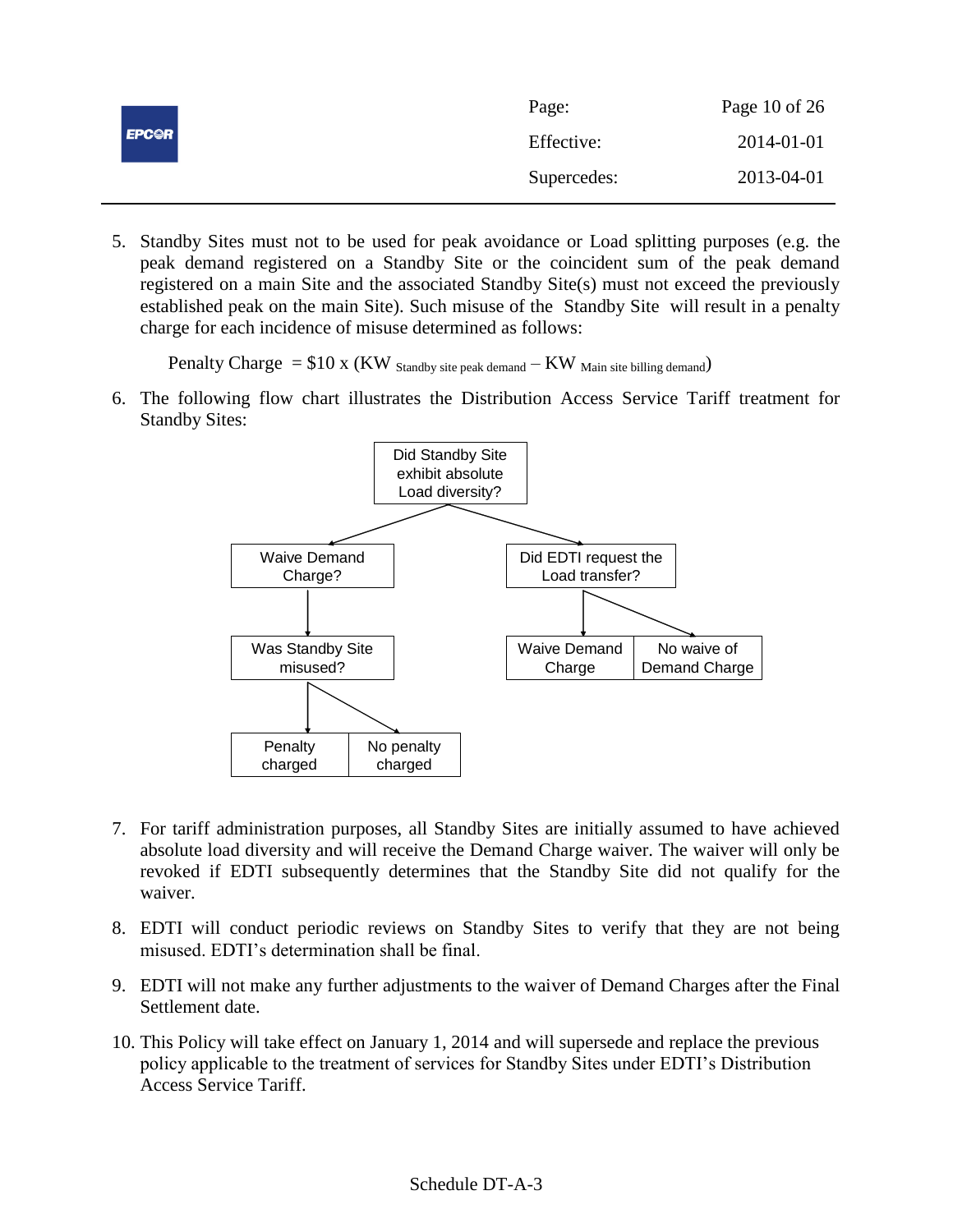

| Page:       | Page 11 of 26 |
|-------------|---------------|
| Effective:  | 2014-01-01    |
| Supercedes: | 2013-04-01    |

# <span id="page-10-0"></span>SCHEDULE B: - TRANSMISSION ACCESS TARIFF TREATMENT OF STANDBY SERVICES POLICY

### **Introduction:**

This Policy sets out EDTI's policy in relation to the treatment under its Transmission System Access Tariff of services provided for Standby Sites.

### **Other Related Policies:**

Distribution Access Tariff Treatment of Standby Services Policy.

### **Rate Classes Affected:**

This Policy applies to Sites designated by EDTI as Standby Sites belonging in the following Transmission System Access Tariff rate class:

- Primary and Secondary Commercial/Industrial Service 150 to < 5,000 kVA Connected to EPCOR's Distribution System
- Primary and Secondary Commercial/Industrial Service Greater than 5,000 kVA

- 1. This Policy deals with the application of EDTI's Transmission System Access Service Tariff to services provided for Standby Sites.
- 2. EDTI's Transmission System Access Tariff is designed to "flow-through" the charges under the ISO's) tariff.
- 3. Although the ISO's tariff does not address Standby Sites, EDTI has determined that under certain conditions, a waiver by EDTI of the demand charges under EDTI's Transmission System Access Tariff for Standby Sites is consistent with the "flow-through" design philosophy of its Transmission System Access Tariff.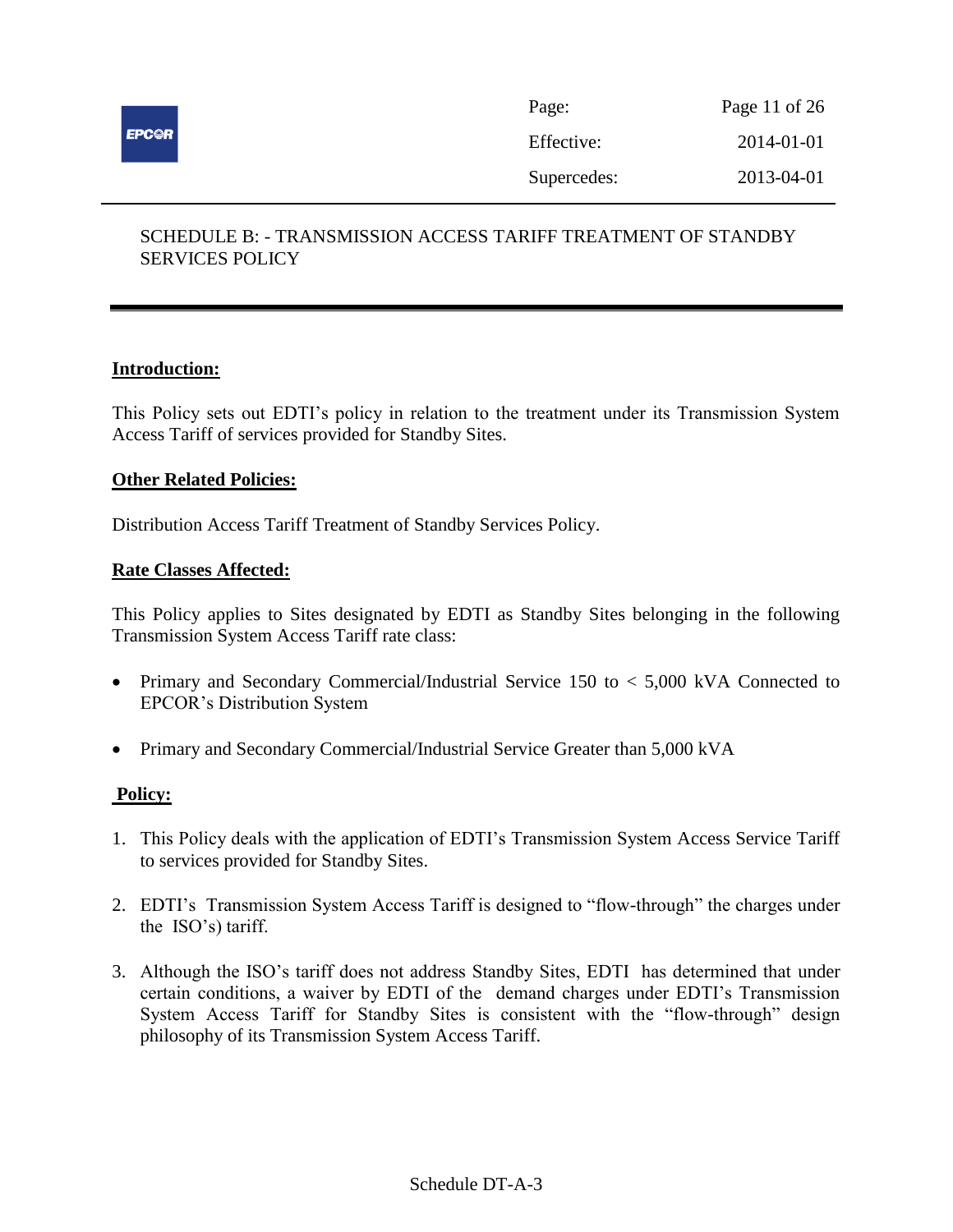|              | Page:       | Page 12 of 26 |
|--------------|-------------|---------------|
| <b>EPC@R</b> | Effective:  | 2014-01-01    |
|              | Supercedes: | 2013-04-01    |

4. In all cases where customers plan to use their Standby Site(s), the Customer must receive authorization from EDTI's Operator in Charge a minimum of 24 hours in advance of this planned use. Depending on the anticipated system loading this request may be rejected and/or an alternate more suitable time scheduled (i.e. to avoid increasing POD demands). As well, when directed by EDTI to do so, the Customer must forthwith switch the Load back on to the main Site(s). The Operator in Charge for EDTI is:

> D&T System Control Operator North Service Centre 12116-107 St. Edmonton, Alberta. T5G 2S7 Phone: (780) 412-4501 Fax: (780) 412-4530

- a) Where both the main Site and associated Standby Site(s) are connected to the same POD, the Standby Site(s) will receive a waiver of the demand charges under EDTI's Transmission System Access Tariff.
- b) Where the main Site and associated Standby Site(s) are connected to different PODs, the Standby Site(s) will receive a waiver of the demand charges under EDTI's Transmission Access Tariff **only** if the Customer has received authorization and followed the instructions provided by EDTI's Operator in Charge.
- 5. Standby Sites must not to be used for peak avoidance or load splitting purposes (e.g. the peak demand registered on an associated Standby Site(s) must not exceed the peak on the main Site). Such misuse of the Standby Site will result in a penalty charge for each incidence of misuse determined as follows:

Penalty Charge  $= $10 \times (KW)_{\text{Standard}}$  stite peak demand  $-KW$  Main Site billing demand)

6. In cases where EDTI requires the Customer with a Standby Site to switch load to the Standby Site, EDTI will also waive the demand charges under EDTI's Transmission System Access Tariff at that site.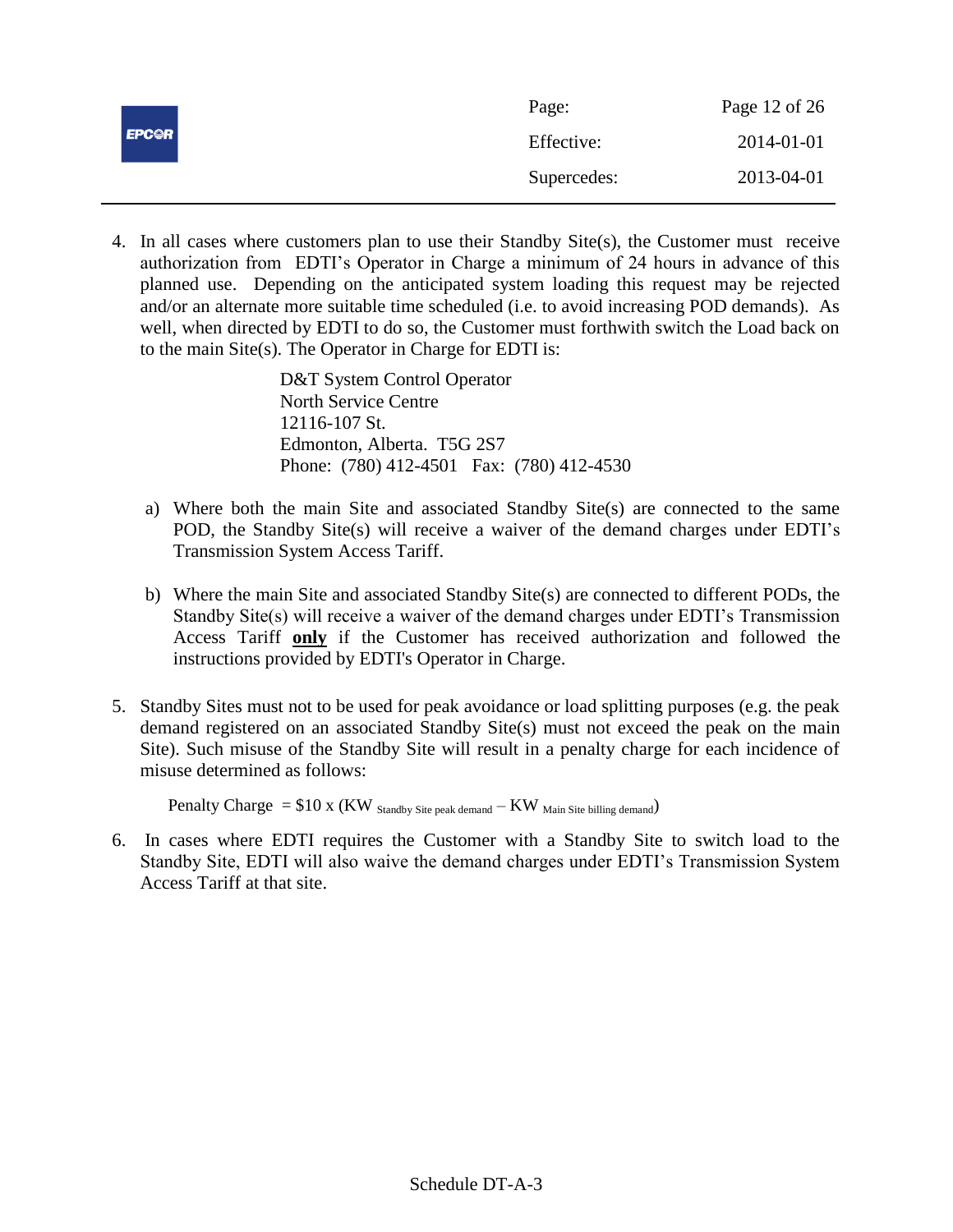| <b>EPC@R</b> | Page:       | Page 13 of 26 |
|--------------|-------------|---------------|
|              | Effective:  | 2014-01-01    |
|              | Supercedes: | 2013-04-01    |

7. The following flow chart illustrates the Transmission System Access Tariff treatment for Standby Sites :



- 8. For tariff administration purposes, all Standby Sites are initially assumed to have met the above qualifying criteria, and will have the demand charges under the Transmission System Access Tariff waived. The waiver will only be revoked if EDTI subsequently determines that the Standby Site did not qualify for the waiver.
- 9. EDTI will conduct periodic reviews on Standby Sites to verify that they are not being misused. EDTI's determination shall be final.
- 10. EPCOR will not make any further adjustments in relation to the waiver of demand charges under the Transmission System Access Tariff after the Final Settlement date.
- 11. This Policy will take effect on January 1, 2014 and will supersede and replace the previous policy applicable to the treatment of services for Standby Sites under EDTI's Transmission System Access Tariff.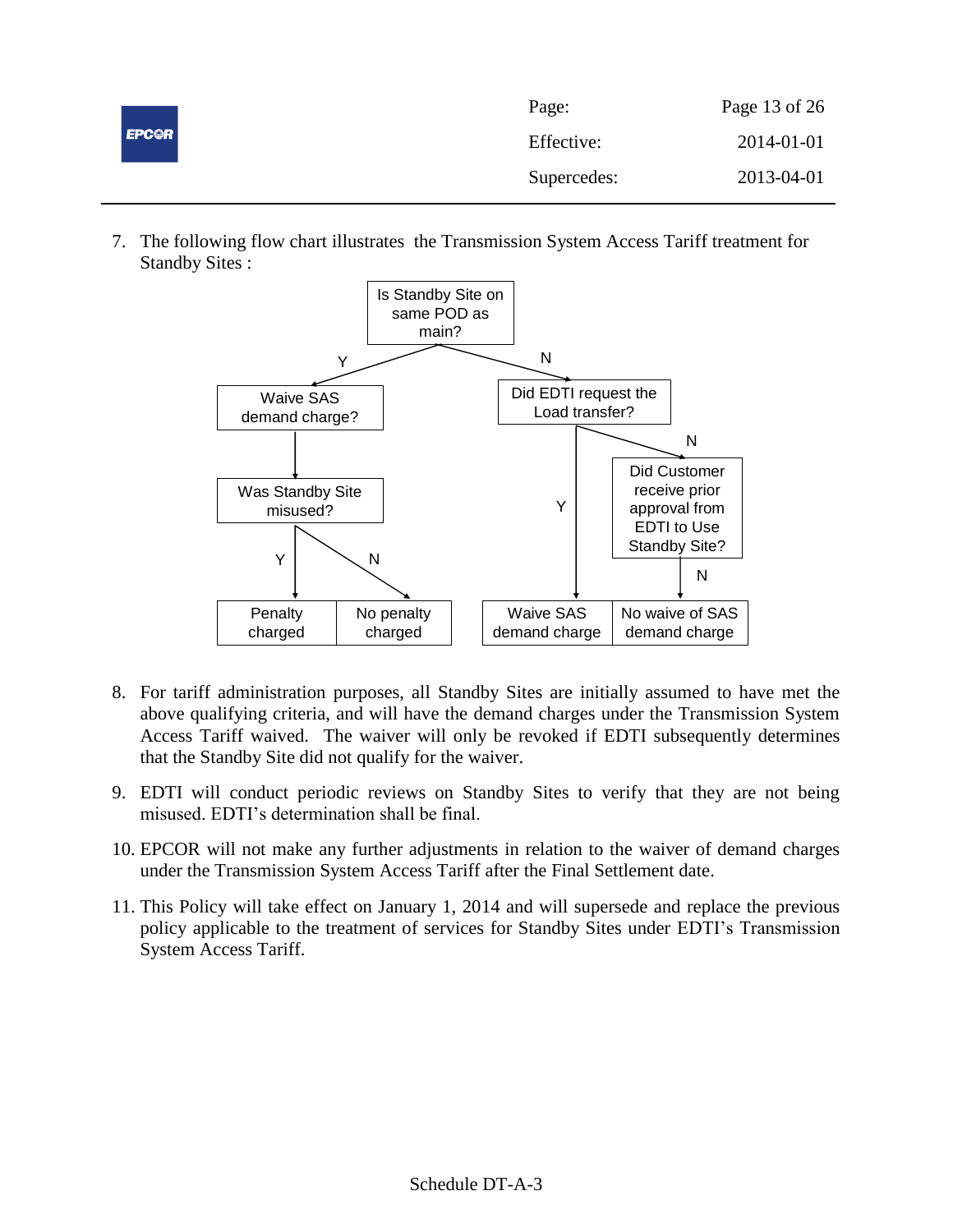

# <span id="page-13-0"></span>**SCHEDULE C: - APPLICABILITY OF EXISTING SITE DEMAND RATCHETS TO NEW CUSTOMERS POLICY**

### **Introduction:**

This Policy sets out EDTI's policy in relation to the continued application of pre-existing demand ratchets in determining charges to Retailers under EDTI's Distribution Access Service Tariff and Transmission System Access Tariff in cases where a new Customer has moved onto a Site in EDTI's service area.

#### **Other Related Policies:**

None.

### **Rate Classes Affected:**

This Policy is applicable to all rate classes subject to demand ratchets under EDTI's Distribution Access Tariff and Transmission System Access Tariff.

- 1. Maintaining records and accounts relating to customers is the responsibility of retailers, as per Part 3.2, section 31.992(2) of the *Electric Utilities Act*. The billing systems of Wires Services Providers (like EDTI) are therefore generally not designed to track customers of retailers. Changes to customer identities are not monitored by EDTI.
- 2. Demand ratchets incurred by EDTI under its Transmission System Access Tariff in relation to ISO transmission charges to serve Sites are not reset by the ISO due to Customer turnover at EDTI's Sites. Article 21 of the ISO's 2003 Tariff Terms and Conditions of Service ("ISO Terms and Conditions") sets out the limited conditions under which the ISO may, in its discretion, waive its peak "Metered Demand" for a POD.
- 3. Existing demand ratchets EDTI's Transmission System Access Tariff applicable to Sites will not be reset due to Customer turnovers at the Sites and the charges to the Retailers for the new Customers will continue to be based on the existing demand ratchets for the Sites. The only exceptions are if the demand ratchet for a Site was caused by one of the events listed in Article 21 of the ISO Terms and Conditions. Those events are: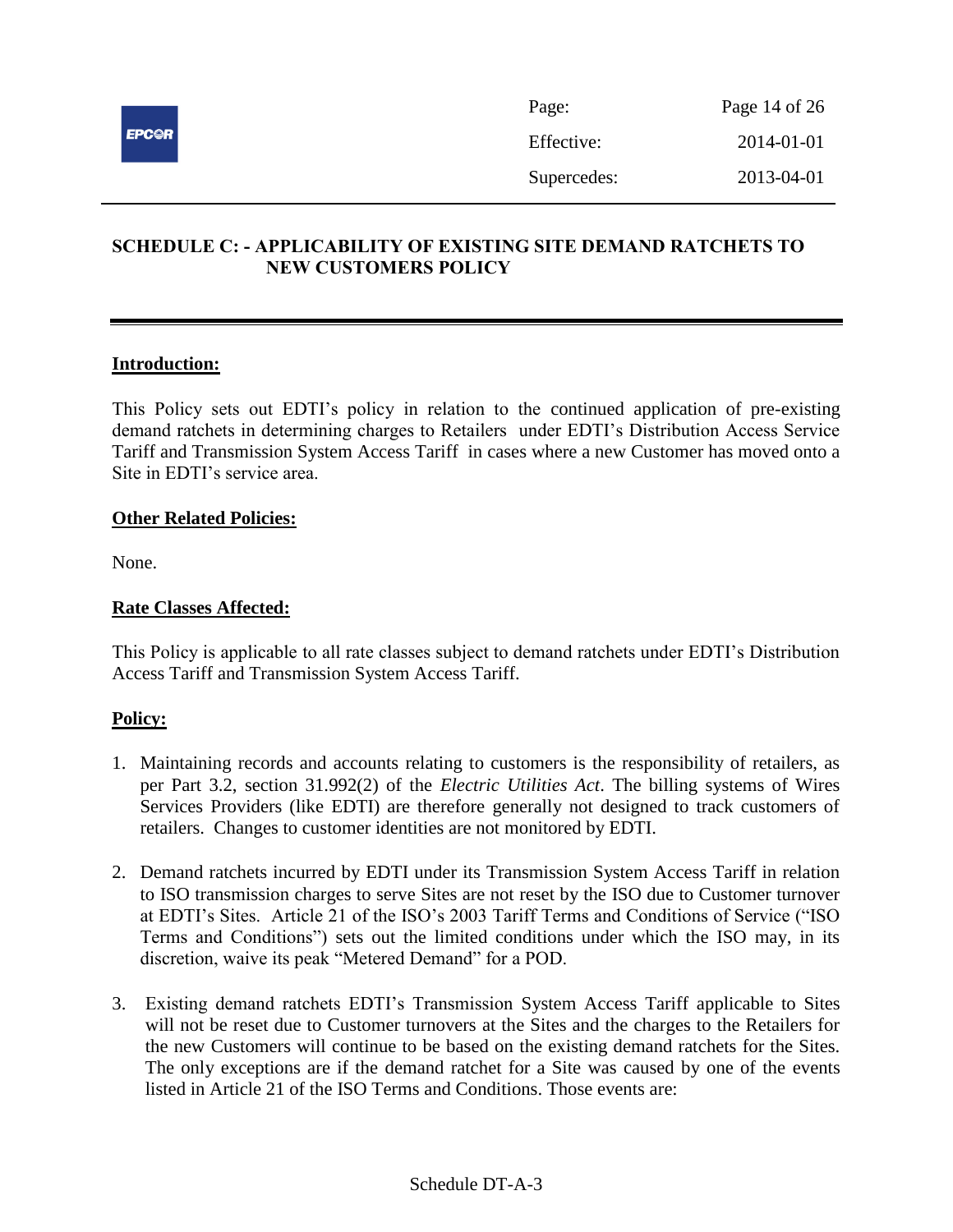|              | Page:       | Page 15 of 26 |
|--------------|-------------|---------------|
| <b>EPCOR</b> | Effective:  | 2014-01-01    |
|              | Supercedes: | 2013-04-01    |

- "Commissioning" as defined in Article 1 of the ISO Terms and Conditions;
- activities required to repair and maintain transmission facilities;
- pre-scheduled activities required to repair and maintain distribution facilities;
- load restoration activities following an outage of transmission or distribution facilities or caused by an "Emergency" as defined in Article 1 of the ISO Terms and Conditions;
- an event of "Force Majeure" as defined in Article 1 of the ISO Terms and Conditions, or
- compliance with a dispatch instruction from the ISO during an "Emergency", in each case as defined in Article 1 of the ISO Terms and Conditions.

Approval by EDTI of any request to reset the demand ratchet under its Transmission Access Service Tariff for a Site will be contingent on receipt of information satisfactory to EDTI confirming that the demand ratchet was caused by one of the above events and the ISO waving compliance with its peak Metered Demand at the applicable POD*.*

- 4. Existing demand ratchets under EDTI's Distribution System Access Tariff applicable to Sites will not be reset by EDTI due to Customer turnovers at the Sites and the charges to the Retailers for the new Customers will continue to be based on the existing demand ratchets for the Site. The only exceptions are if the demand ratchet for a Site was caused by:
	- Commissioning;
	- activities required to repair and maintain distribution facilities;
	- pre-scheduled activities required to repair and maintain distribution facilities;
	- load restoration activities following an outage of distribution facilities or caused by an Emergency;
	- an event of Force Majeure, or
	- compliance with a dispatch instruction from the "System Controller" during an Emergency*.*

Approval by EDTI of any request to reset the demand ratchet under its Distribution Access Service Tariff for a Site will be contingent on receipt of information satisfactory to EDTI confirming that the demand ratchet was caused by one of the above events.

5. The Policy only addresses the demand ratchet treatment between EDTI and Retailers under EDTI's Distribution Access Service Tariff and Transmission System Access Tariff. Any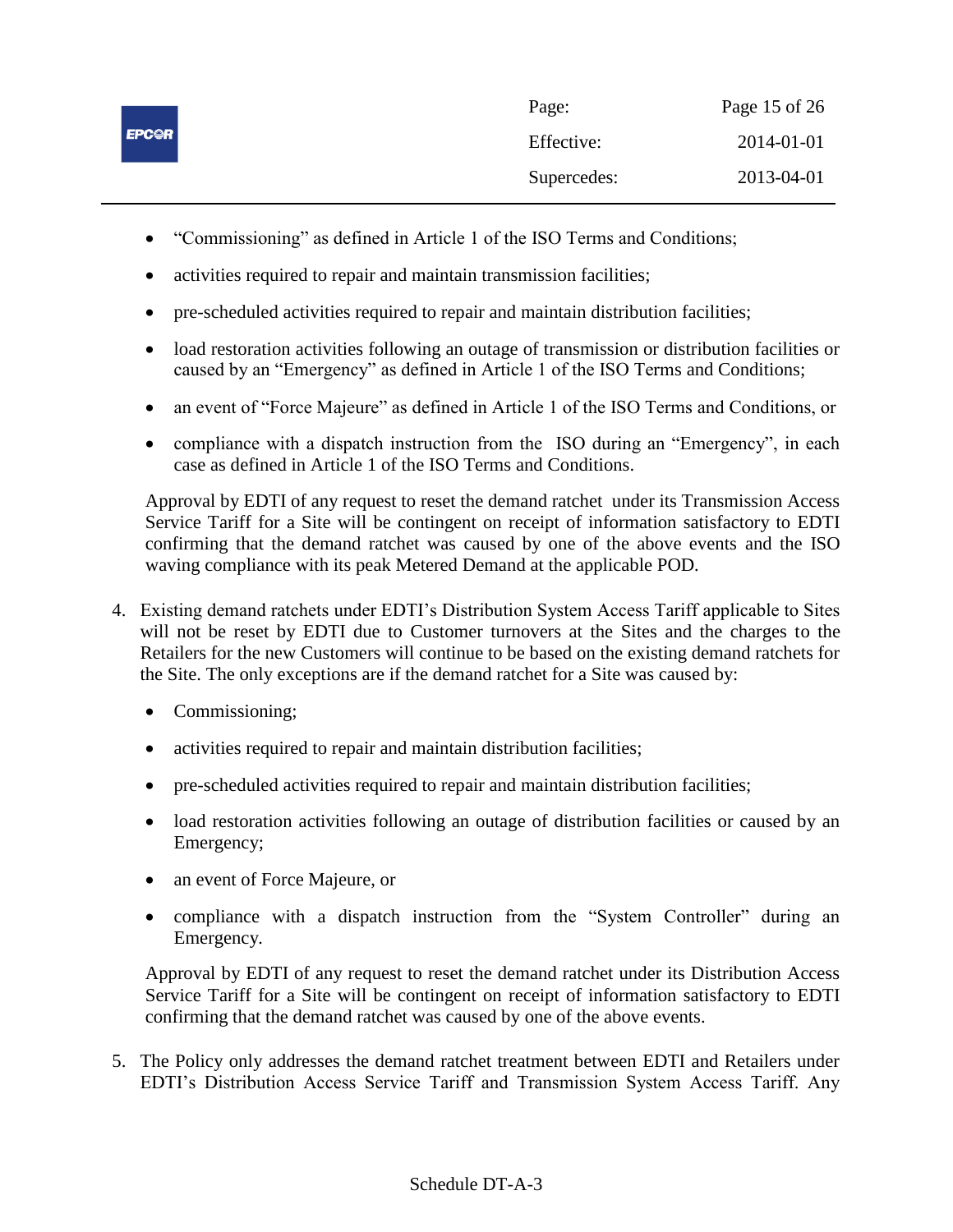| <b>EPC@R</b> | Page:       | Page 16 of 26 |
|--------------|-------------|---------------|
|              | Effective:  | 2014-01-01    |
|              | Supercedes: | 2013-04-01    |

specific arrangements between Retailers and their customers are beyond the scope of this Policy.

6. This Policy will take effect on January 1, 2014 and will supersede and replace the previous policy applicable to the application of demand ratchets under EDTI's Distribution Access Service Tariff and Transmission System Access Tariff.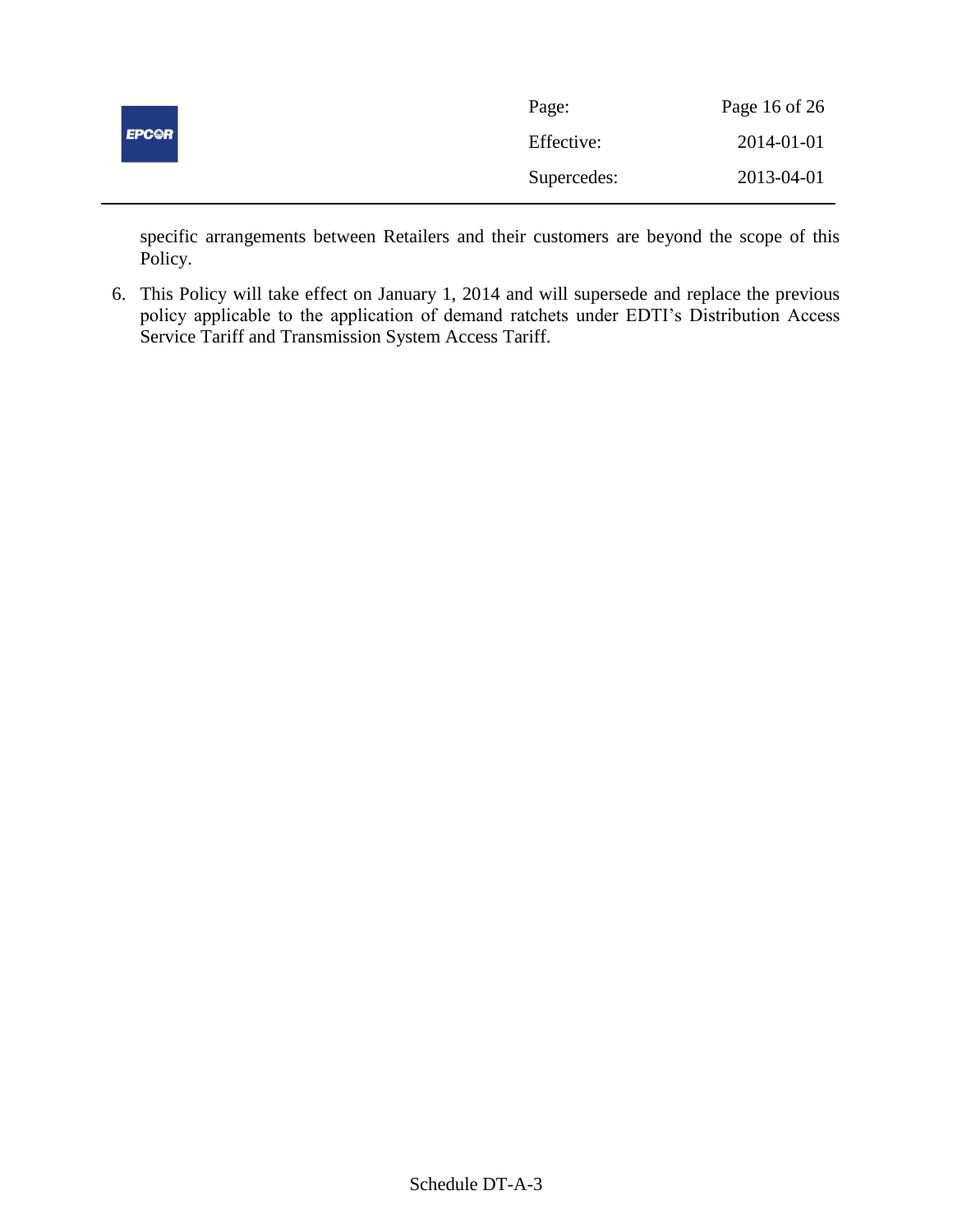

| Page:       | Page 17 of 26 |
|-------------|---------------|
| Effective:  | 2014-01-01    |
| Supercedes: | 2013-04-01    |

# <span id="page-16-0"></span>**SCHEDULE D: - TOTALIZATION OF TRANSMISSION DEMAND POLICY**

### **Introduction:**

This Policy sets out EDTI's totalization policy for certain Sites subject to EDTI's Transmission System Access Tariff.

### **Other Related Policies:**

None.

### **Rate Classes Affected:**

The totalization policy relates to the following Transmission System Access Tariff rate class:

"Primary and Secondary Commercial/Industrial Service Greater than 5,000 kVA, Connected to EPCOR's Distribution System".

# **Policy:**

 $\overline{a}$ 

- 1. Customers eligible for totalization are those Customers with 2 or more Sites on a single POD and belong in the "Primary and Secondary Commercial/Industrial Service Greater than 5,000 kVA, Connected to EPCOR's Distribution System" rate class Sites not on the same POD are not eligible for totalization.
- 2. Eligible Customers may, at their option, request EDTI to totalize the demands of their sites on the same POD for purposes of determining Billing Demand under the Transmission System Access Tariff. Once it is made, the Customer's election for totalization will be effective for a minimum term of 5 years and will be irrevocable by the Customer during the 5-year term. Eligible customers electing totalization will effectively be treated as "standalone" PODs, and consequently will no longer receive the average diversity factor<sup>1</sup> benefits designed in EDTI's Transmission System Access Tariff for non-totalized sites.

<sup>&</sup>lt;sup>1</sup> Charge code "SASCS-1" shown on the Rate Schedule for "Primary and Secondary Commercial/Industrial Service Greater than 5,000 kVA, Connected to EPCOR's Distribution System" applies an average diversity factor for all (un-totalized) sites in this rate class.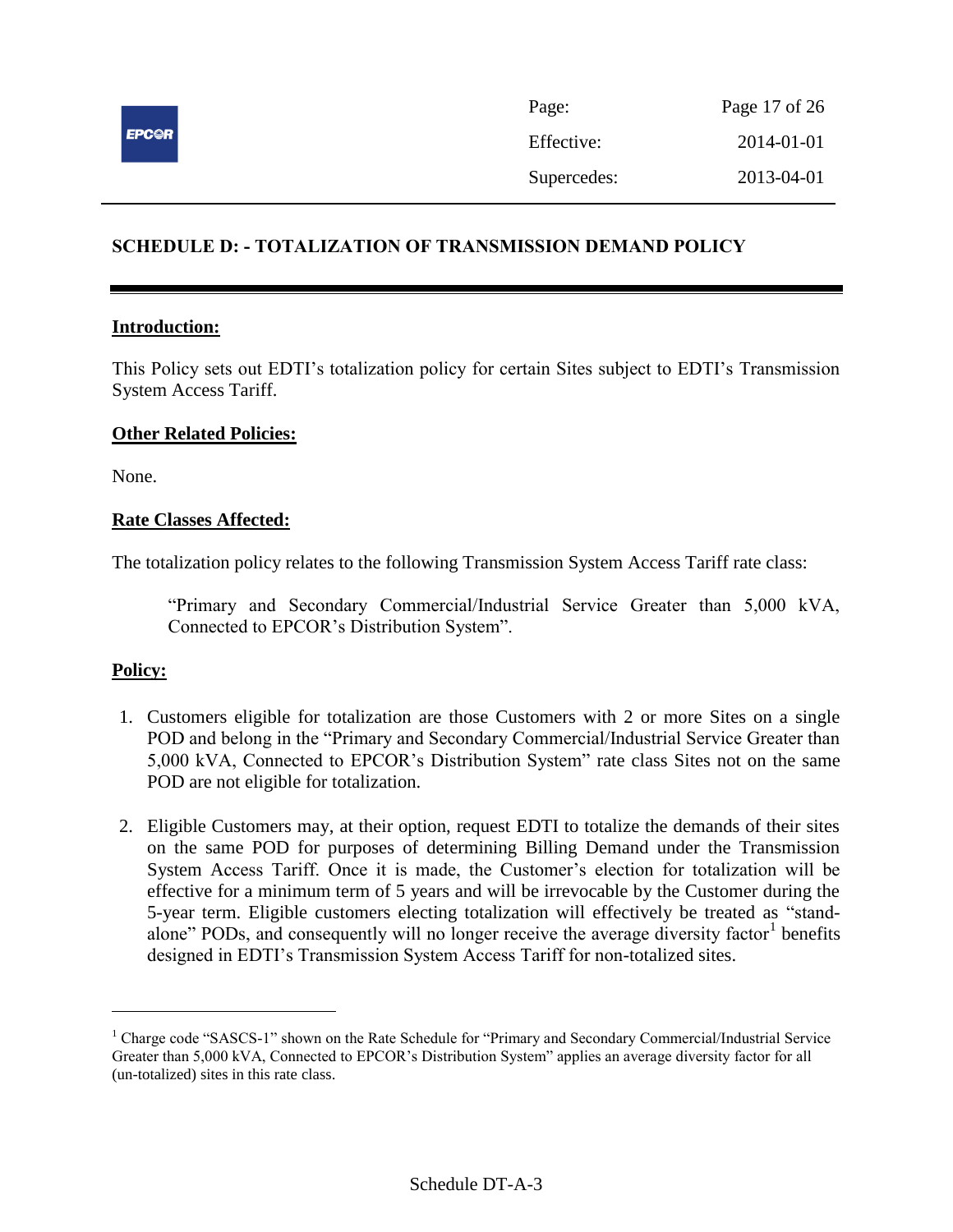| <b>EPCOR</b> | Page:       | Page 18 of 26 |
|--------------|-------------|---------------|
|              | Effective:  | 2014-01-01    |
|              | Supercedes: | 2013-04-01    |

- 3. Pre-existing demand ratchets from totalized sites will be replaced by a single, totalized demand ratchet calculated according to the method used by the Independent System Operator (ISO) from time to time for such calculations and based on the Customer's share of POD demand at the time of the peak demand using 5 years of historic data. Totalized demand ratchets will no longer receive the average diversity benefits designed in EDTI's Transmission System Access Tariff for non-totalized sites.
- 4. Consistent with the ISO's policy, Customers electing to be totalized must enter into a contractual arrangement with EDTI for the capacity required. The capacity being contracted for will be known as "contract demand". Actual totalized demand must not exceed contract demand by more than 10%. Customers will be required to increase contract demand if necessary to satisfy this requirement. Minimum billing demand will be assessed at 90% of contract demand.
- 5. Totalization may or may not be beneficial for any particular Customer. EDTI shall have no responsibility to determine, or advise any customer as to, the potential benefits or disbenefits of totalization for that customer.
- 6. This Policy will take effect on January 1, 2014 and will supersede and replace the previous policy applicable to totalization of Site demands.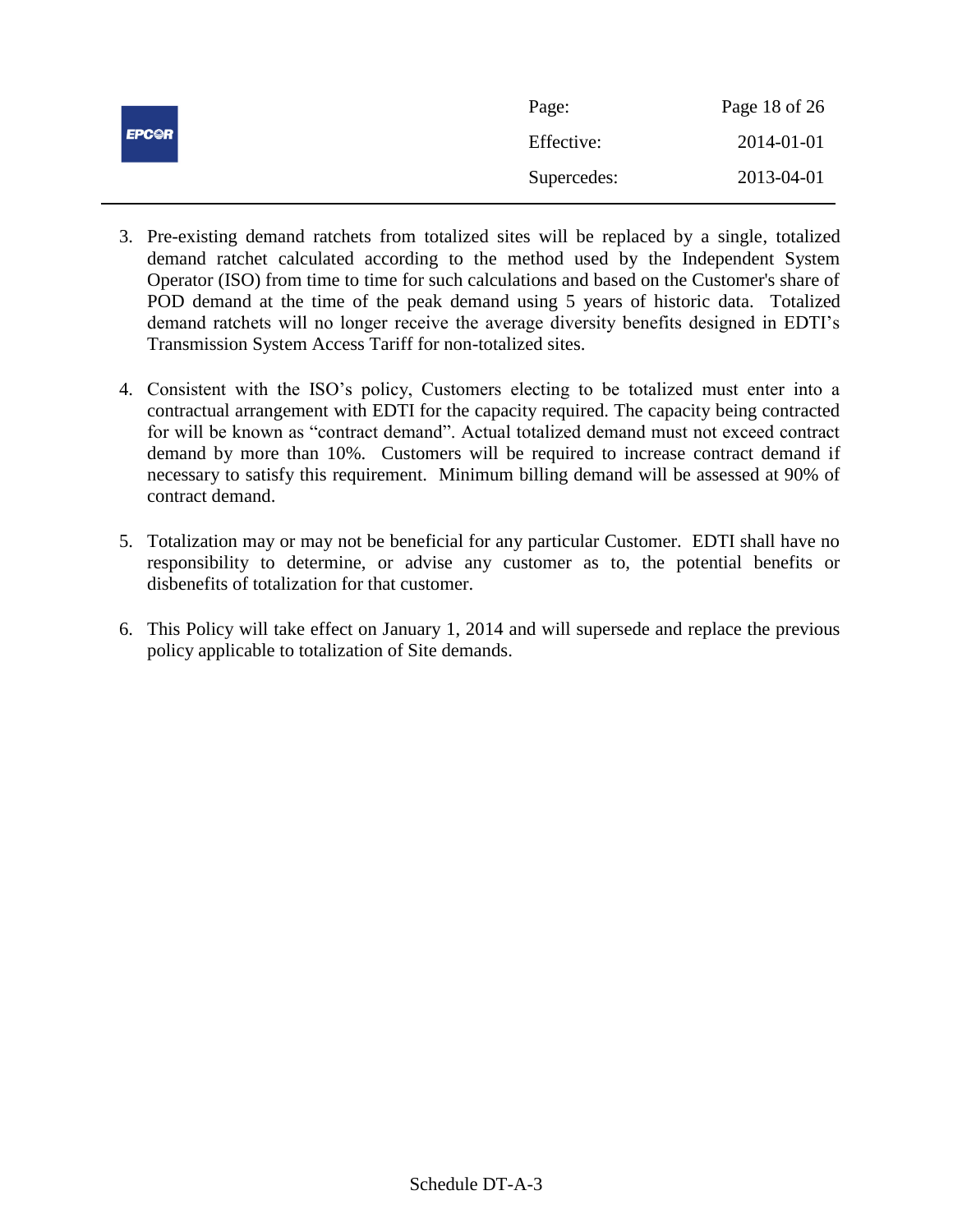

# <span id="page-18-0"></span>**SCHEDULE E: - HARD TO READ METER POLICY**

#### **Introduction:**

Under the Settlement System Code, EDTI is required to obtain bi-monthly meter readings to facilitate accurate load settlement. This Policy sets out the EDTI policy for the installation of remote read meters at, or the De-energization of, "hard to read meter" Sites.

### **Other Related Policies:**

None.

## **Sites Affected:**

This Bulletin is applicable to metered sites receiving the following services under Distribution Access Service Tariff:

*Residential Service*.

- 1. A "hard to read meter" is a meter where EDTI's access to the meter to obtain a regular meter reading is prevented or hindered for any reason. This could be because the meter is locked inside of a building or fenced yard or access to the meter is blocked by material, debris or dogs.
- 2. EDTI will maintain a record of all attempts to obtain meter reads where EDTI's access to obtain a regular meter read is prevented or hindered and EDTI is unable to obtain the meter reads.
- 3. If EDTI is unable to obtain a regular meter read in a month  $(1<sup>st</sup>$  month), EDTI will attempt to read the meter on the next working day. No attempt will be made to read the meter during the  $2<sup>nd</sup>$  month. An attempt will be made to read the meter on its regular read date for the  $3<sup>rd</sup>$ month. If EDTI is unable to obtain the regular meter read in the  $3<sup>rd</sup>$  month, EDTI will again attempt to read the meter on the next working day. If EDTI is unable to obtain a meter read, EDTI will continue to attempt to obtain a meter read on the meter's regular read date for following months and will make additional attempts to obtain a meter read as EDTI considers appropriate in the circumstances.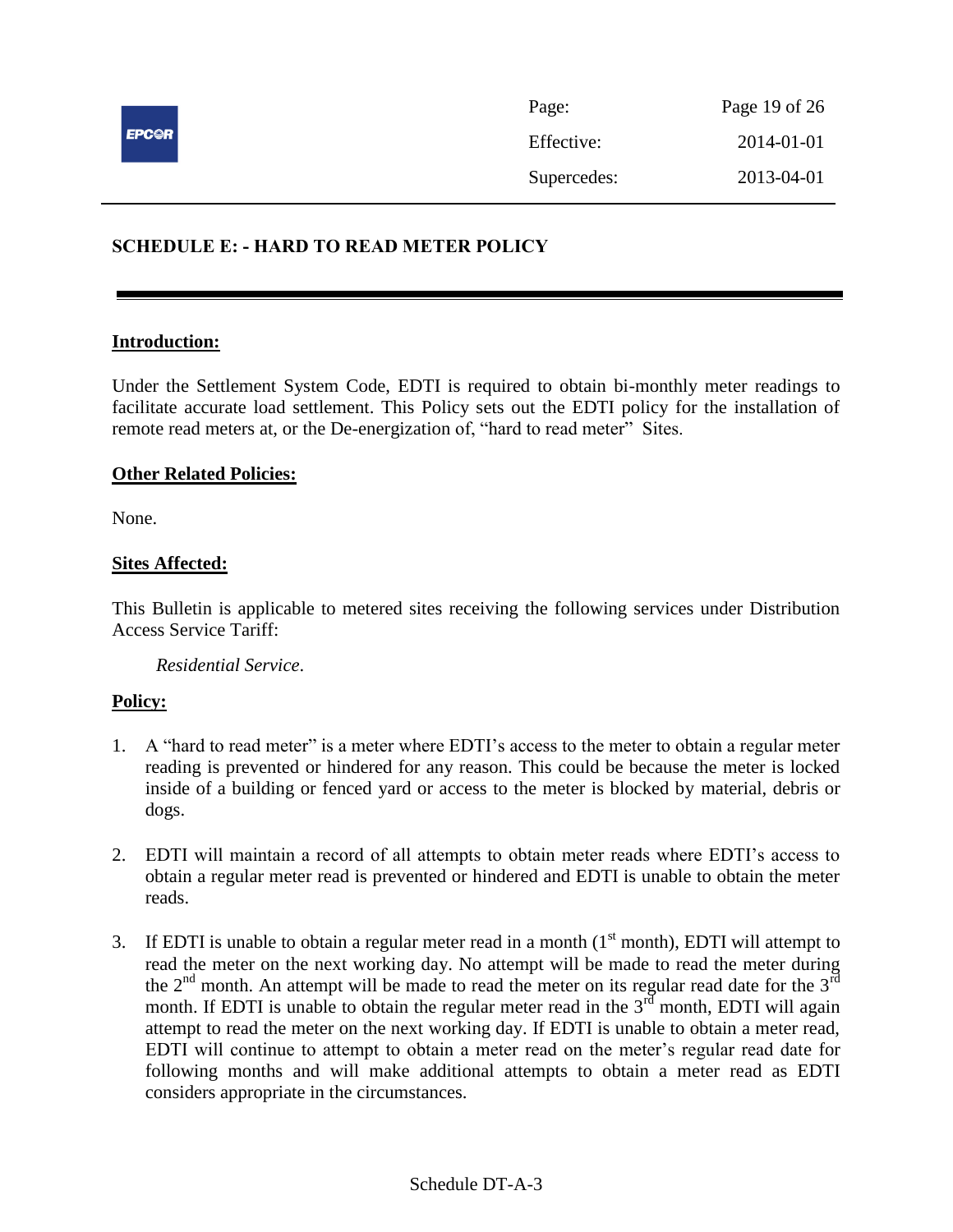|              | Page:       | Page 20 of 26 |
|--------------|-------------|---------------|
| <b>EPCOR</b> | Effective:  | 2014-01-01    |
|              | Supercedes: | 2013-04-01    |

- 4. EDTI will make reasonable attempts to contact the Customer by phone, mail or written notice left at the site while attempting to obtain meter readings.
- 5**.** A written notice will be left in the Customer's mailbox if a meter read is not obtained by the 4<sup>th</sup> month. The notice will advise the Customer, among other things, that EDTI is legally required to obtain an actual meter reading every 2 months and that EDTI is entitled to access to read the meter. EDTI will endeavour to provide reasonable notice to the Customer when it requires access and the notice will advise the Customer to contact EDTI at the address or telephone number provided to make arrangements to have the meter read. The notice will also advise the Customer that the Service Connection may be disconnected if EDTI is unable to obtain a meter reading.
- 6. If EDTI contacts the Customer before the  $5<sup>th</sup>$  month, EDTI will schedule an appointment with the Customer. EDTI will advise the Customer that the Customer can either provide regular access to EDTI for the purpose of reading the meter or permit EDTI install a remote read meter. The Customer will be advised that failure to do so could result in disconnection and the Customer could be charged for reconnection and that EDTI will not reconnect the Customer until a remote meter reading device has been installed. If the Customer fails to either provide regular access or permit the installation of a remote read meter by the  $5<sup>th</sup>$ month, EDTI may proceed with the disconnection of the Customer.
- 7. If EDTI is not able to contact the Customer or schedule an appointment by the  $5<sup>th</sup>$  month EDTI will mail a registered letter to the Customer advising the Customer that the Customer can either provide regular access to EDTI for the purpose of reading the meter or permit EDTI install a remote read meter within one month of the date of the letter and that, if the Customer is disconnected, the Customer could be charged for reconnection and EDTI will not reconnect the Customer until a remote read meter has been installed.
- 8. If EDTI disconnects the Customer under paragraph 6 or 7, EDTI will not reconnect the Customer until a remote read meter has been installed.
- 9. Disconnection of the Customer's Service Connection will only be used if EDTI considers disconnection appropriate in the circumstances as a last resort.
- 10. This Policy will take effect on January 1, 2014 and will supersede and replace the previous policy applicable to hard to read meters.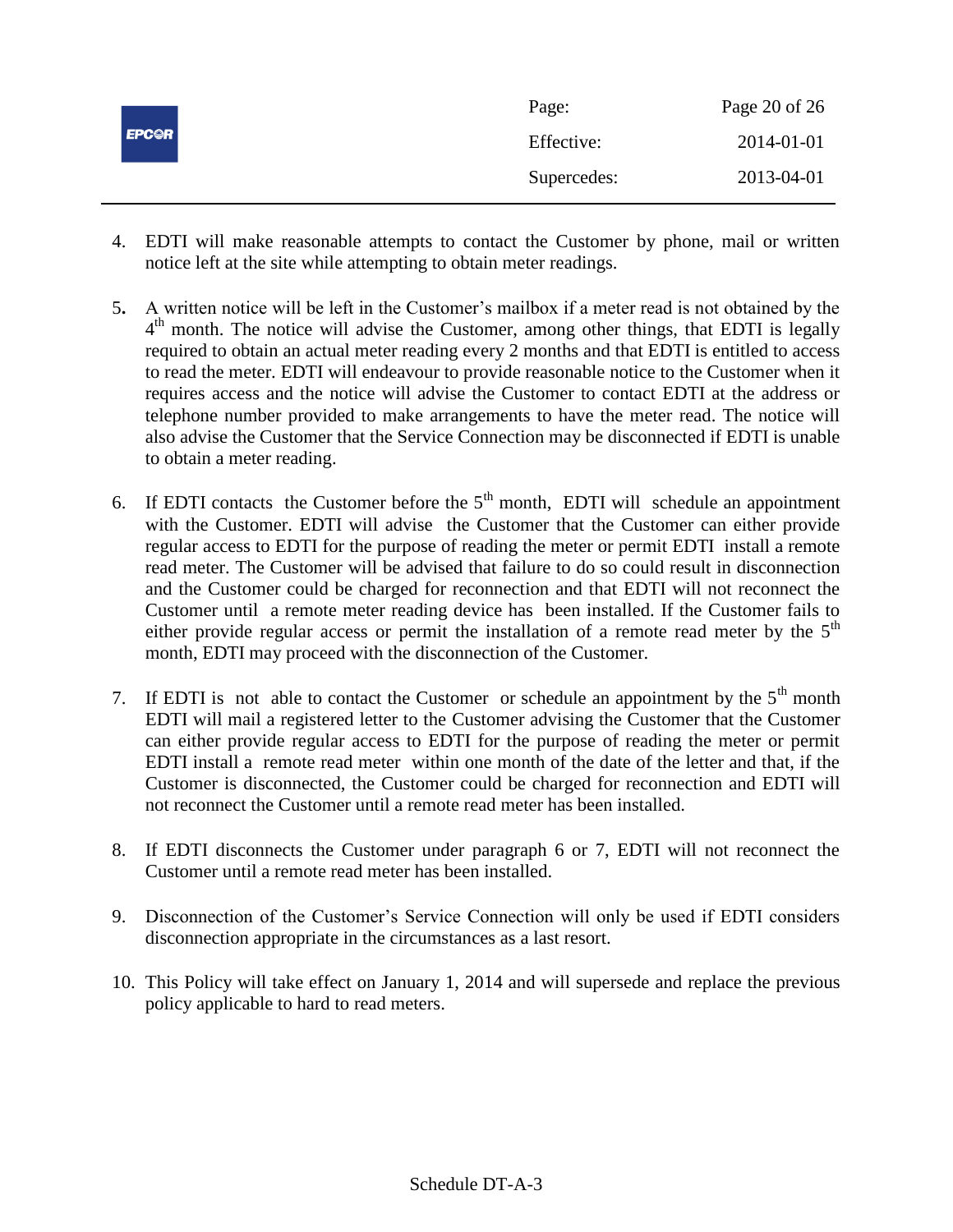

| Page:       | Page 21 of 26 |
|-------------|---------------|
| Effective:  | 2014-01-01    |
| Supercedes: | 2013-04-01    |

# <span id="page-20-0"></span>**SCHEDULE F: - ALLOCATION OF SHARED FEEDER COSTS FOR SITE SPECIFIC CUSTOMERS POLICY**

# **Introduction:**

This Policy sets out EDTI's policy regarding determination of charges under its Distribution Access Service Tariff for Customers that fall within the various rate classes under EDTI's Distribution Access Service Tariff ("Site Specific Customers") where service is provided by a non-dedicated assets (including the ductlines, feeder cable, manholes, distribution transformers and other distribution assets associated with the feeder) that is shared by other Customers.

### **Other Related:**

None.

### **Rate Classes Affected:**

This Policy is applicable to Site Specific Customers that belong in the following Distribution Access Service rate class:

- Commercial/Industrial Service  $> 5.000$  kVA.
- Any other rate class where service is provided by a feeder that is shared by other Customers.

- 1. For Site-Specific Customers, the charges associated with feeders are specific to the particular Customer and are calculated based on the cost of service associated with the particular feeder, as determined by EDTI.
- 2. Where a feeder is fully dedicated to a Site-Specific customer (i.e. not shared by other Customers), then the charges for the Site Specific Customer will reflect the full cost of service associated with that feeder.
- 3. Where a feeder used by a Site-Specific Customer is shared by other Customers then the charges for the Site-Specific Customer will reflect a share of the full cost of service associated with that shared feeder, based on the following formula: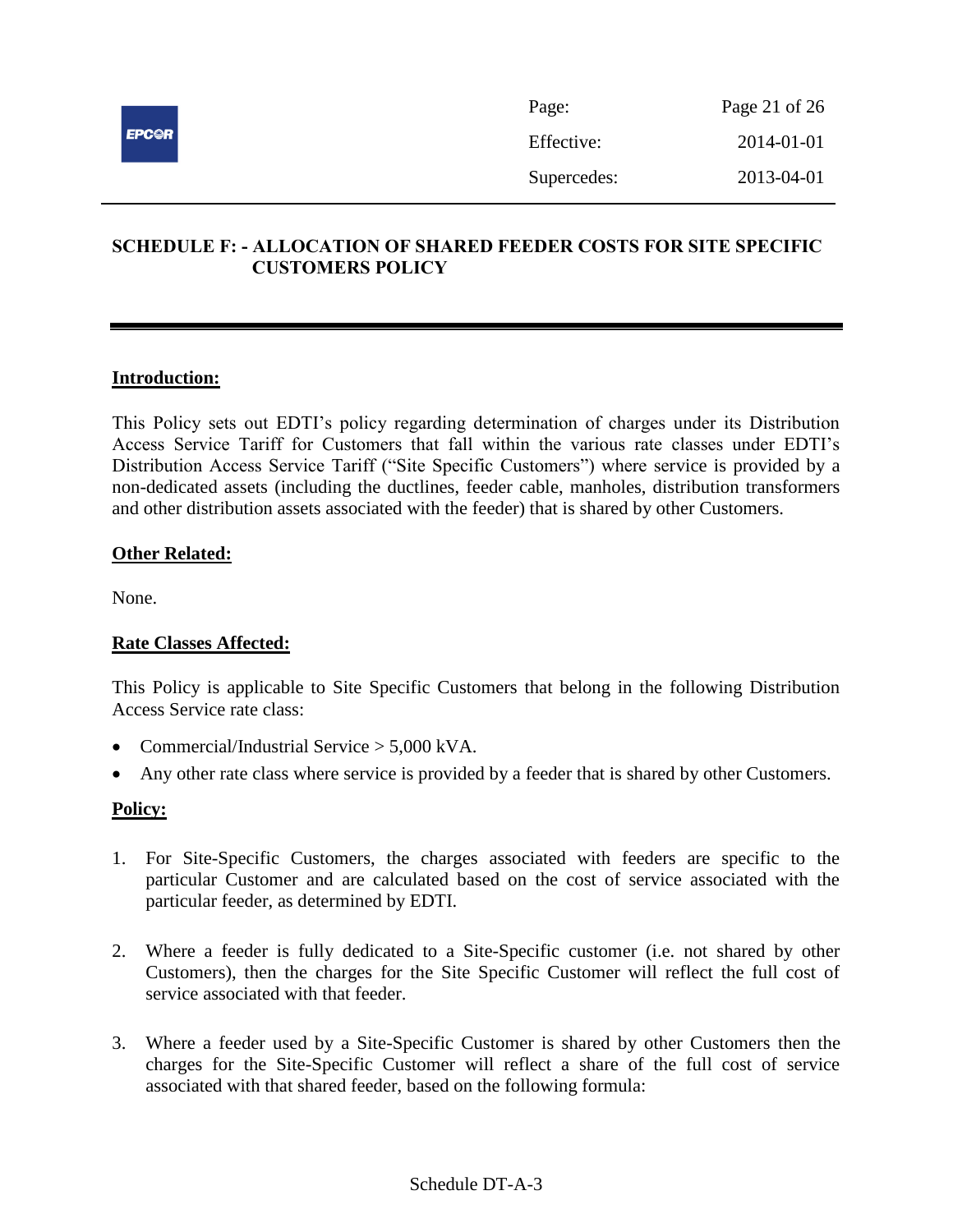

| Page:       | Page 22 of 26 |
|-------------|---------------|
| Effective:  | 2014-01-01    |
| Supercedes: | 2013-04-01    |

Share =  $COS x (SCMVA \div MMVA)$ 

where:

"COS" is the full cost of service associated with the shared feeder;

"SCMVA" is the shared feeder capacity required by the Site Specific Customer, expressed in MVA; and

"MMVA" is the maximum capacity of the shared feeder, expressed in MVA.

- 4. The Site-Specific Customer must at EDTI's request nominate the capacity, expressed in MVA, of the shared feeder required by the Site-Specific Customer, failing which EDTI will deem a capacity for the Site-Specific Customer. The Site Specific Customer must enter into an Electric Service Agreement with EDTI for the nominated or deemed capacity. The term of the Electric Service Agreement will be 15 years.
- 5. If, in EDTI's assessment, the contracted capacity under the Electric Service Agreement with a Site Specific Customer is inadequate, then EDTI shall have the option of either installing a load-limiting device on the shared feeder (at the cost of the Site-Specific Customer), or imposing a penalty charge, should the capacity of the shared feeder actually used by the Site-Specific Customer exceed the contacted capacity. The penalty charge for each incidence where the capacity of the shared feeder actually used exceeds the contracted capacity shall be equal to:

 $Penalty = $9 \times (KVA)$  shared feeder capacity actually used  $-KVA$  contracted shared feeder capacity)

- 6. Allocation
	- a) Ductline Allocation

Where a Site Specific Customer is directly connected to the feeder cable of a shared feeder there will be an allocation applied to the portion of the ductline assets where the feeder cable is installed. The allocation method that is used to determine the Site Specific Customer cost is based on the number of feeder cables in ducts (one feeder cable per duct) connected to the Customer divided by the total amount of ducts that are filled with feeder cable in the ductline. For example; If there are two feeder cables, in two ducts,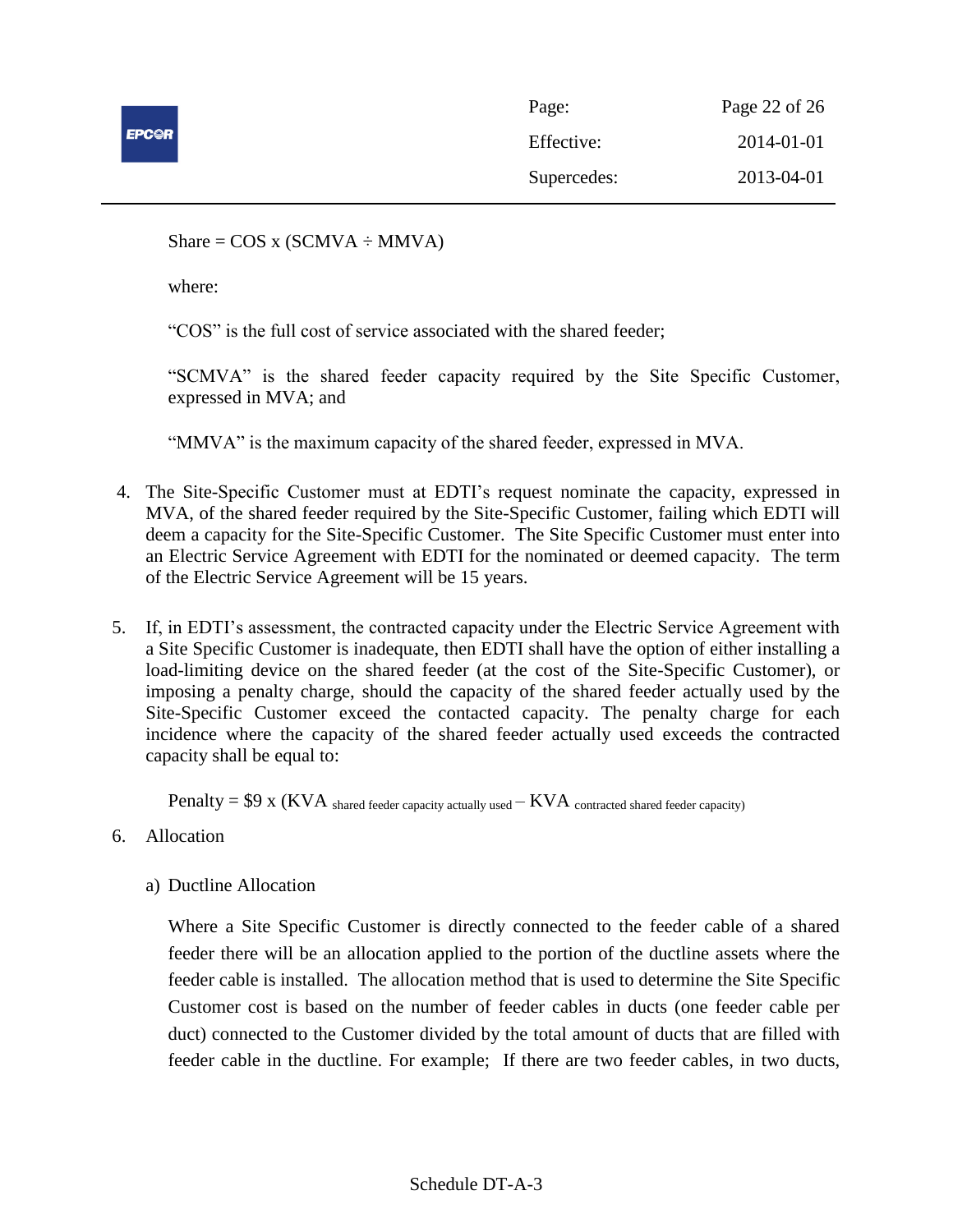| <b>EPC@R</b> | Page:       | Page 23 of 26 |
|--------------|-------------|---------------|
|              | Effective:  | 2014-01-01    |
|              | Supercedes: | 2013-04-01    |

providing service to a Site Specific Customer and they are in a 12-way ductline that has 8 ducts that are in use (4 unused ducts) the allocation of the ductline is:  $2/8 = 0.25$ .

b) Manhole Allocation

Where a Site-Specific Customer is directly connected to a feeder cable of a shared feeder there will be an allocation applied to a portion of the manhole assets where the feeder cable(s) is installed. Manholes are allocated based on the total number of feeder cables that are running through the manhole divided by the number of Site-Specific Customer feeder cables. For example: If there are 12 feeder cables running through a manhole and if a Site-Specific Customer has two of the feeder cables passing through the manhole then the allocation is  $2 / 12 = 0.16667$ .

c) Feeder Cable Allocation

Where a Site-Specific Customer is directly connected to a feeder cable of a shared feeder there will be an allocation applied to the feeder cable so as to determine the shared cost. This allocation is calculated based on the Customer's peak load divided by the feeder cable capacity. For example; If a Site-Specific Customer has a peak load of 2.5mVA and the feeder cable capacity is  $11mVA$  then the allocation of the feeder is: 2.5 / 11 = 0.22727.

NOTE: Where a Site-Specific Customer is directly connected to a feeder cable of a shared feeder cable allocation is also applied to the ductline and manhole allocations to determine the Site-Specific Customer allocated cost of the ductlines and manholes.

d) Distribution Transformer Allocation

This allocation applies to transformers within the distribution system Downtown Network Grid that provide service to the Network Grid and a Site-Specific Customer. The allocation for the transformer is based on the maximum peak load design on the transformer versus the peak load required for the Site-Specific Customer. For example: a 1500kVA Network distribution transformer, with an 80% peak load design, feeds a Site-Specific Customer with a peak demand of 500kVA, the remaining capacity is allocated to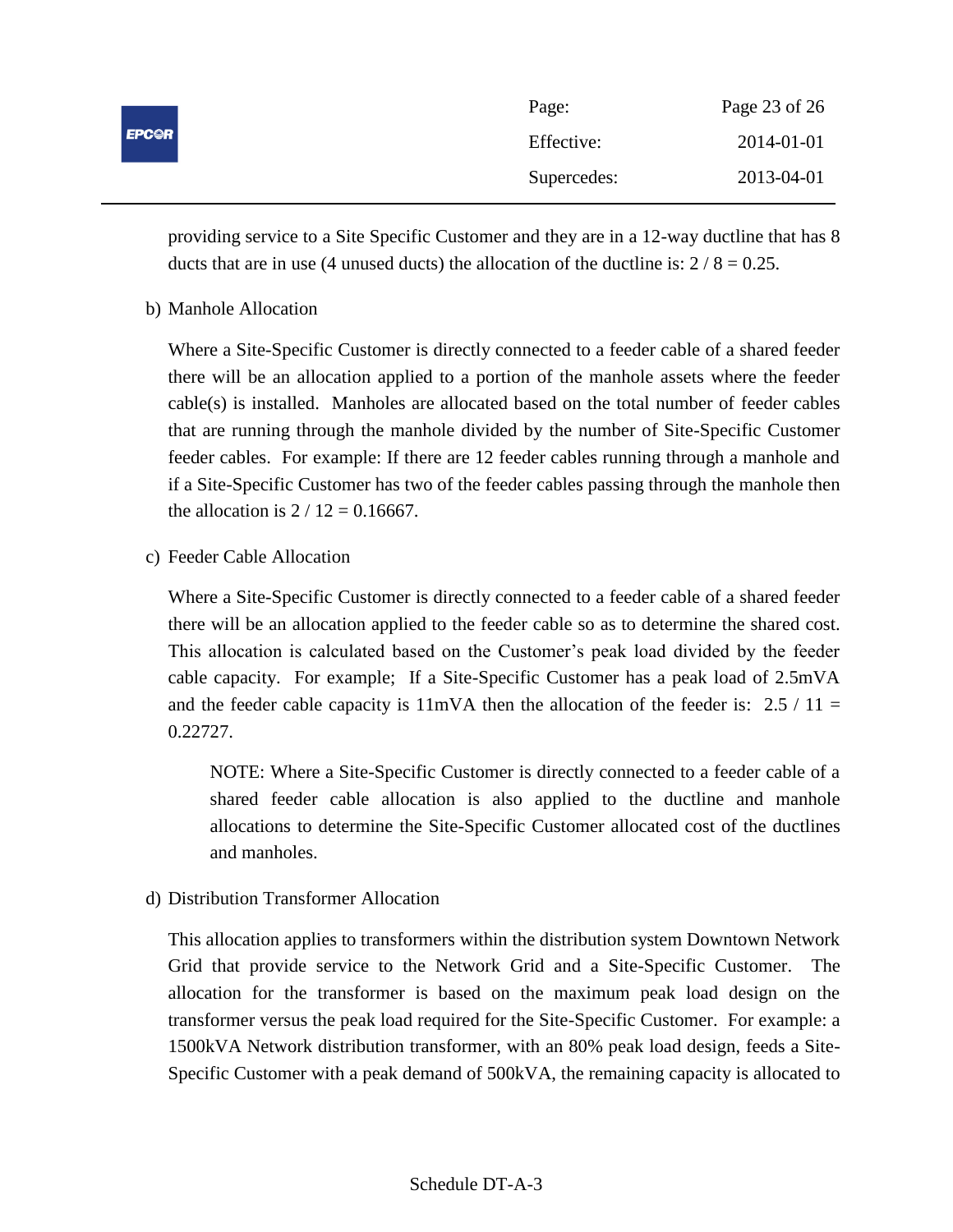|              | Page:       | Page 24 of 26 |
|--------------|-------------|---------------|
| <b>EPC@R</b> | Effective:  | 2014-01-01    |
|              | Supercedes: | 2013-04-01    |

the distribution system Network Grid. The allocation is calculated as  $500 / (1500*0.80) =$ 0.41667.

e) Allocation of Other Assets

The capacity of a circuit is directly related to the capacity of the feeder cable. As a result the method used to determine the allocation for feeder cables of a shared feeder is applied to allocate other types of assets associated with the shared feeder and used to provide service to Site-Specific Customers. Following is a list of examples of other types of assets that can be associated with a shared feeder, and part of a circuit feeding a Site-Specific Customer, where the feeder cable allocation methodology is applied:

- aerial primary conductor aerial primary metering
- anchors headguys
	- laterals poles
	- pole configuration power cable splice
	- primary switch conversion module
- 
- power feeder cable termination
- 7. This Policy will take effect on January 1, 2014.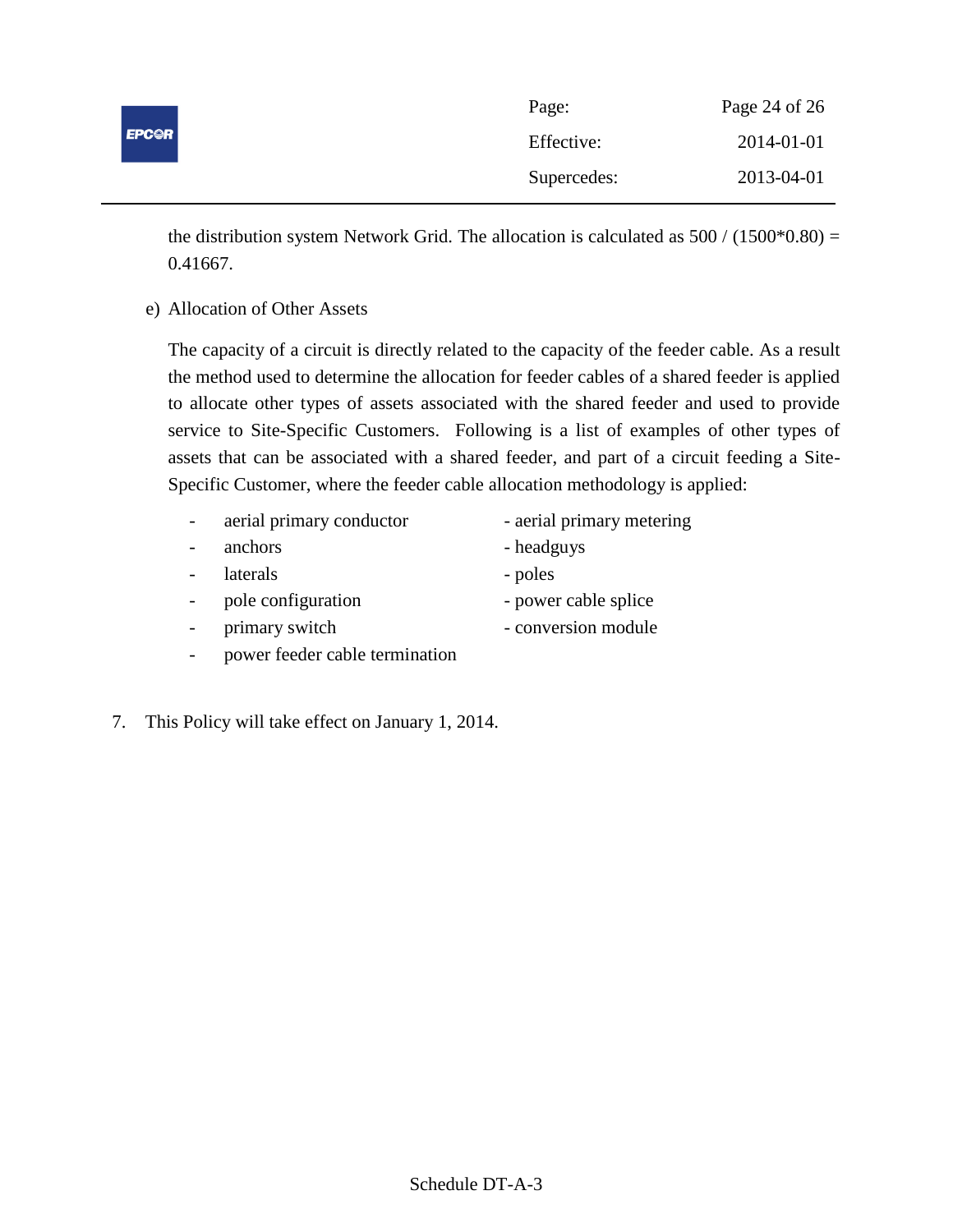

# <span id="page-24-0"></span>**SCHEDULE G: - REQUEST UNDER SECTION 101(2) OF THE ACT POLICY**

### **Introduction:**

This sets out EDTI's policy for dealing with requests from Transmission Direct-Connect Customers who provide EDTI with a request under section 101(2) of the EUA.

### **Other Related:**

Distribution Access Tariff, System Access Tariff, Terms and Conditions for Distribution Connection Services

### **Rate Classes Affected:**

This Policy is applicable to a Transmission Direct-Connect Customer that has an interval meter and receives electricity directly from the transmission system.

#### **Policy:**

In accordance with Section 101(2) of the Act, a Transmission Direct-Connect Customer may, with the prior approval of EDTI, enter into an arrangement directly with the Independent System Operator for the provision of System Access Service. EDTI will grant its approval under Section  $101(2)$  only where the Transmission Direct-Connect Customer can demonstrate to EDTI's satisfaction that System Access Service has been offered to the Customer by the Independent System Operator at a materially lower rate than is available to the customer from EDTI, and where such rate differential results from:

i) charges levied by EDTI for Distribution Access Service other than charges relating to the provision of metering and billing services;